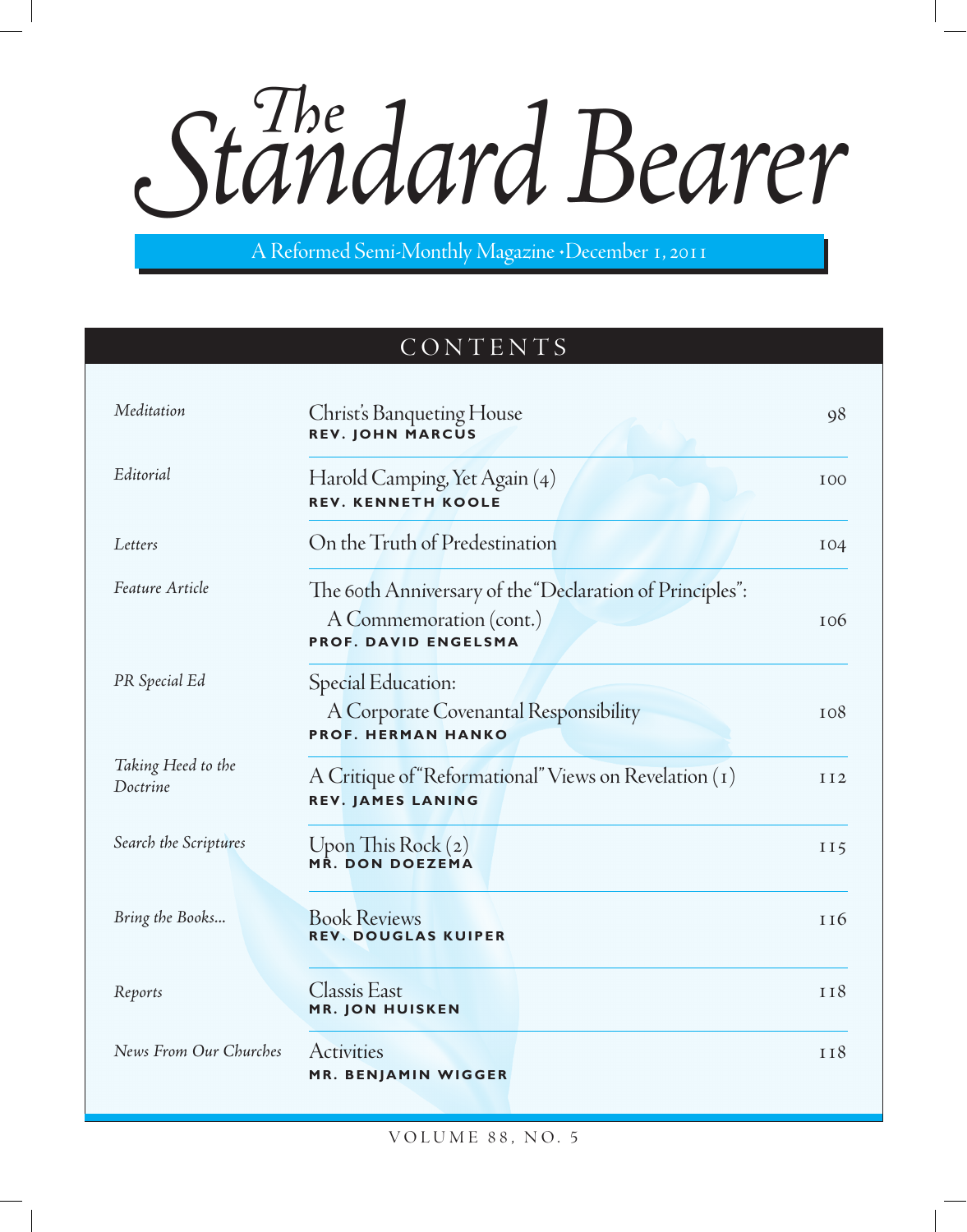# Christ's Banqueting House

"He brought me to the banqueting house, and his banner over me was love."

#### Song of Solomon 2:4

I nspired Solomon uses an extended metaphor to speak about a deeper spiritual truth concerning Christ and the church, the bridegroom and His bride. The same metaphor is used in Ephesians 5:31nspired Solomon uses an extended metaphor to speak about a deeper spiritual truth concerning Christ and the church, the bridegroom and His 32: "For this cause shall a man leave his father and mother, and shall be joined unto his wife, and they two shall be one flesh. This is a great mystery: but I speak concerning Christ and the church."

In the words we consider, the bride speaks about the actions of her bridegroom. He had just referred to himself as the rose of Sharon and the lily of the valleys and then praised his bride as a lily among the thorns, lowly yet beautiful (cf. Song 2:1-2). Following that, the bride praises her bridegroom as a most noble apple tree, providing delightful shade and sweet fruit (v. 3). She

*Rev. Marcus is pastor of the First Protestant Reformed Church in Edmonton, Alberta, Canada.*

goes on to describe the banqueting house into which her bridegroom brought her.

"He brought me into the banqueting house!"

 Literally, she says, "He brought me into the house of wine." Wine in those days was a symbol of abundance and joy. A house of wine, then, is not to be understood as a house of drunkenness, where wine is abused, but rather a house where wine is poured out for joyful feasting. It is the place to which the king would take his most important guests and closest friends to enjoy communion with him. The bride knows she is not worthy to be brought into such fellowship. Her words thus express wonderment and awe at the privilege of such fellowship with the king. She wants the daughters of Jerusalem to know about the wonderful love of her bridegroom.

Such is her joy at being brought into such a privileged position, she calls out "stay me with flagons, comfort me with apples: for I am sick of love" (Song 2:5). Support me with flagons—probably, the bride is referring here to sweet and nourishing raison cakes that have the power to revive. The same thought applies to the refreshment

*The Standard Bearer* (ISSN 0362-4692) is a semi-monthly periodical, except monthly during June, July, and August, published by the Reformed Free Publishing Association, Inc.: 1894 Georgetown Center Dr., Jenison, MI 49428-7137.

**Postmaster:** Send address changes to the *Standard Bearer,* 1894 Georgetown Center Dr., Jenison, MI 49428-7137.

#### **Reprint Policy**

Permission is hereby granted for the reprinting of articles in our magazine by other publications, provided a) that such reprinted articles are reproduced in full; b) that proper acknowledgment is made; c) that a copy of the periodical in which such reprint appears is sent to our editorial office.

#### **Editorial Policy**

Every editor is solely responsible for the contents of his own articles. Contributions of general interest from our readers and questions for the Reader Asks department are welcome. Contributions will be limited to approximately 300 words and must be signed. All communications relative to the contents should be sent to the editorial office.

**Editorial Office** Prof. Russell J. Dykstra 4949 Ivanrest Ave. SW Wyoming, MI 49418 dykstra@prca.org

#### **Business Office**

*Standard Bearer* Mr. Timothy Pipe 1894 Georgetown Center Dr. Ballymena, BT42 4HX Jenison, MI 49428-7137 PH: 616-457-5970 FAX: 616-457-5980 tim@rfpa.org

#### **Church News Editor** Mr. Ben Wigger

6597 40th Ave Hudsonville, MI 49426 benjwig@juno.com

**New Zealand Office** *Standard Bearer* c/o Mr. B. VanHerk 66 Fraser St Wainuiomata, New Zealand

**United Kingdom Office** c/o Mrs. Alison Graham 27 Woodside Road Northern Ireland alisongraham2006@ hotmail.co.uk

**Rep. of Ireland Office** c/o Mr. Samuel Watterson 11, The Laurels Briarfield, Castletroy Co. Limerick, Ireland

#### **Subscription Price** \$21.00 per year in the US, \$25.00 elsewhere

#### **Advertising Policy**

The *Standard Bearer* does not accept commercial advertising of any kind. Announcements of church and school events, anniversaries, obituaries, and sympathy resolutions will be placed for a \$10.00 fee. Announcements should be sent, with the \$10.00 fee, to: *SB* Announcements, 1894 Georgetown Center Dr., Jenison, MI 49428-7137 (e-mail: mail@rfpa.org). Deadline for announcements is one month prior to publication date.

Website for RFPA: www.rfpa.org Website for PRC: www.prca.org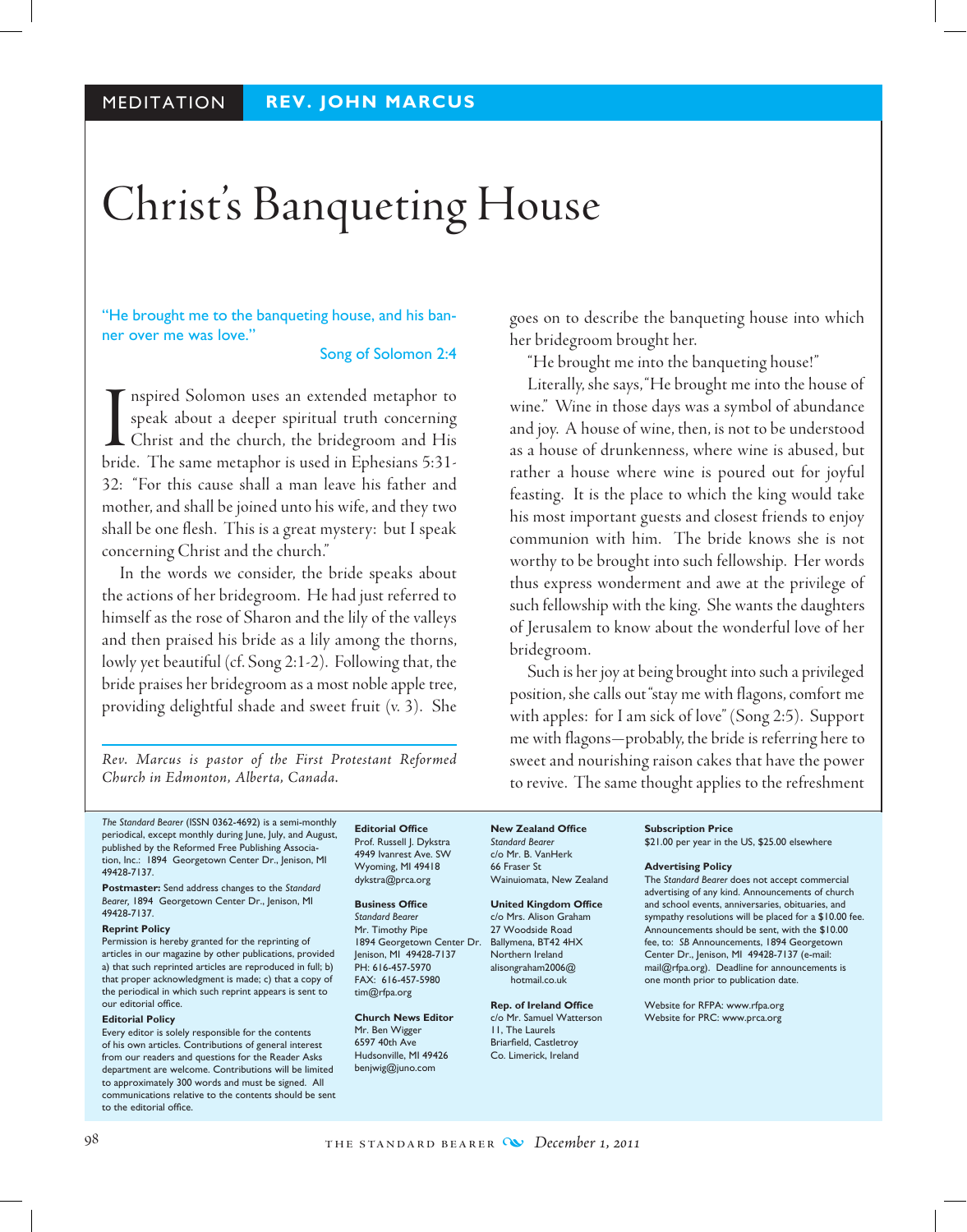she seeks from apples. Why is she so weak? Because she is "sick of love." She is as it were wounded with love; she is so overwhelmed by the loving advances of the bridegroom that she becomes faint.

The picture itself is glorious. Even more glorious, however, is the reality of Christ bringing the church into His banqueting house. He takes unworthy sinners into His banqueting house, the house of covenant fellowship, in which we enjoy communion with Jesus Christ our King. "And in this mountain shall the LORD of hosts make unto all people a feast of fat things, a feast of wines on the lees, of fat things full of marrow, of wines on the lees well refined" (Is. 25:6). Already in this life Christ causes us to enjoy the beginning of covenant fellowship with Himself.

The banqueting house can be taken as a picture of the covenant of grace established with miserable, undeserving sinners. Jesus Christ is the foundation of this covenant as He offered Himself the perfect sacrifice for His bride, the church. In covenant with God, we have abundant supply of all spiritual blessings and promises.

In the banqueting house, Christ speaks to us through His love letter, the Bible. We learn of His everlasting love towards us, from which love we will never be separated. In the banqueting house, He sets Himself before us as a feast so that by faith we partake of His flesh and blood. In the house of God, the church, a glorious feast is held forth for all the members of the bride.

Think of all the blessings of salvation given to the church and what joy we have in them. The inspired writer of Romans expresses this joy of the bride as he considers the wonderful benefits we have in Christ: "Moreover whom he did predestinate, them he also called: and whom he called, them he also justified: and whom he justified, them he also glorified. What shall we then say to these things? If God be for us, who can be against us? He that spared not his own Son, but delivered him up for us all, how shall he not with him also freely give us all things?" (Rom. 8:30-32). He goes on to ask in wonderment, "Who shall separate us from the love of Christ?" We have truly received abundant blessings in Christ Jesus.

FFF FFF FFF

How is it, though, that the bride came to enjoy such glorious benefits with the bridegroom? Did she make herself beautiful so that finally the bridegroom was attracted to her? Did she labor to merit an invitation from the bridegroom? Did she bring herself into the banqueting house?

Not at all. "He brought me…!" It was not her own work that brought her to enjoy the sumptuous banqueting in the king's house.

So it is with the church in fellowship with Jesus Christ. The church does not make herself beautiful for Jesus Christ. We do not labor to merit fellowship and communion with Christ. We did not bring ourselves into covenant fellowship with God. Christ brought us to His banqueting house!

The church does not bring herself into covenant with God by meeting prerequisites. We cannot say that faith and repentance are prerequisites for entering into the covenant. That's because faith and repentance are the fruits of Christ's work in us. They are blessings that come to those who are in the covenant of grace, not prerequisites that must be met before entering into covenant. The bride of Christ confesses, "He brought me into the banqueting house."

Of course, this fellowship with Christ is more than just outward membership in the church institute. There are all kinds of people who connect themselves with the church institute. But membership in the church institute is not the same thing as membership in the covenant of grace. "Not as though the word of God hath taken none effect. For they are not all Israel, which are of Israel" (Rom. 9:6). Simply being a member of Israel as a nation did not make anyone part of the true Israel. There have always been tares mixed with the wheat, goats with the sheep, and fools with the wise in the church institute. Fellowship with Christ means that we are members of the mystical body of Christ.

Bringing someone into the banqueting house is a sovereign act of God's grace. He chose us in Christ before the foundation of the world. In time, He paid the ransom for us, pouring out His precious blood on the cross. From heaven, He sends His Spirit to bring us out of the dungeon of darkness into the marvelous freedom of light, into a life of fellowship with Himself. "Through the tender mercy of our God; whereby the dayspring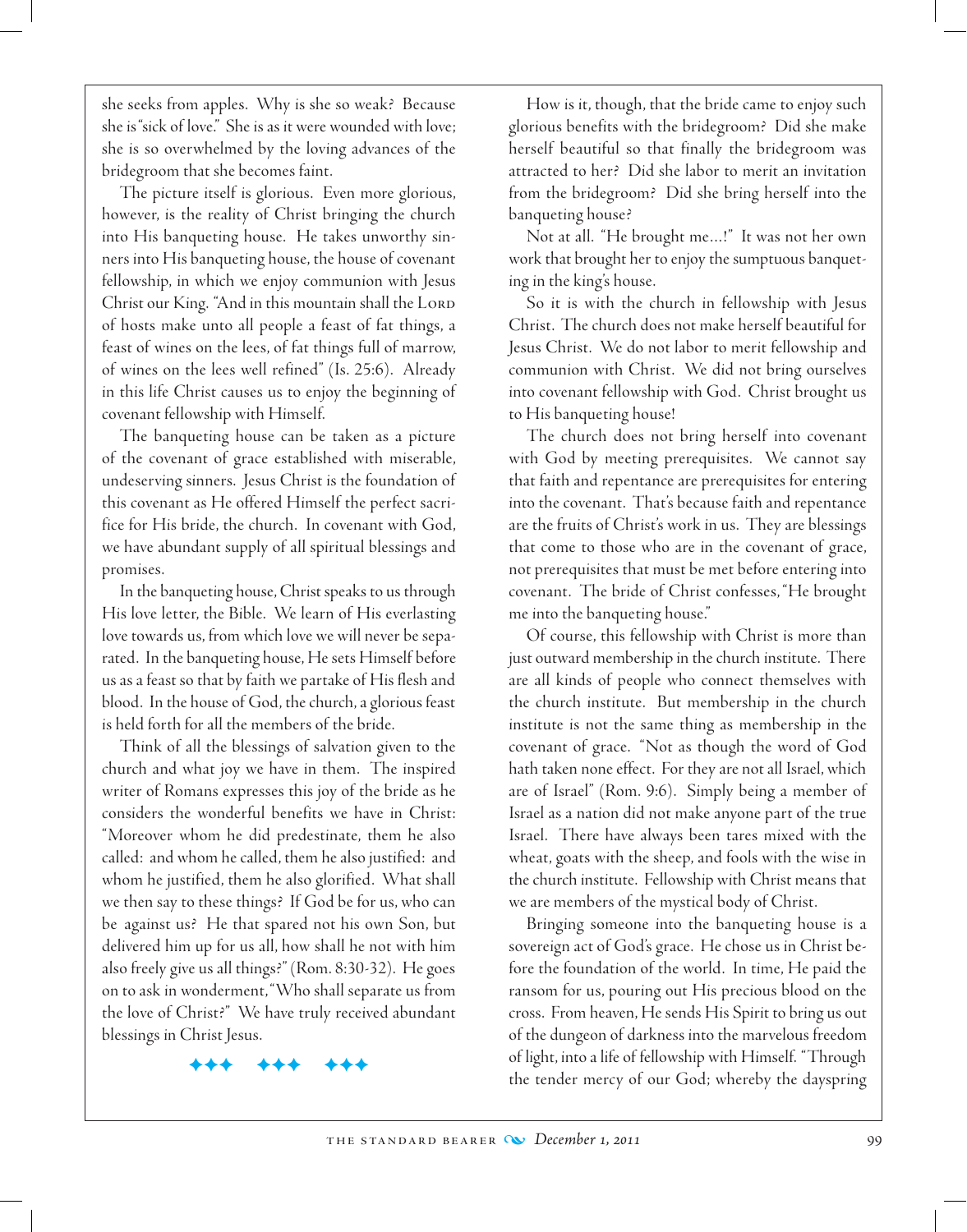from on high hath visited us, to give light to them that sit in darkness and in the shadow of death, to guide our feet into the way of peace" (Luke 1:78-79).

Once Jesus brings us into that covenant fellowship, He continues to bless us with all spiritual blessings. He opens our understanding so that we behold wondrous things in His love letter to us. As we hear that love letter expounded to us, we believe His promises and rejoice in them. That can only be because Jesus Christ, by the gracious operation of the Holy Spirit, leads us into the banqueting house. What a wonder of grace!

FFF FFF FFF

How did Christ bring us into His banqueting house? By means of His banner.

"His banner over me was love!"

The bridegroom did not bring the bride into his banqueting house against her will. He did not drag her there kicking and screaming. She came willingly because the bridegroom drew her. She came because his love for her was evident.

That was the function of the bridegroom's banner. In biblical times, a banner was used for armies to show which man belonged in which camp (cf. Num. 1:52). The bridegroom's banner, as it were, summoned the bride to come. The banner made it clear to her that she belonged to him; she was the apple of his eye; she belonged with him in the banqueting house. Thus, the banner of love was a means to draw the bride to himself.

So it is with the church. Jesus Christ uses His banner of love to draw us to Himself. His banner announces His love toward us. He doesn't gather the church to Himself by coercion and intimidation. Rather, He sweetly draws us to Himself by His love as the Spirit works in our hearts to convince us of that love.

In Scripture times, the banner was hoisted up on a pole so that people could see it for miles around. Jesus Christ was lifted on the cross, thus displaying His infinite love for us. "Greater love hath no man than this, that a man lay down his life for his friends" ( John 15:13). Knowing Jesus' love, we gather under His banner. He says to poor sinners, "Come unto me, all ye that labor and are heavy laden, and I will give you rest" (Matt. 11:28). He shows us that we belong under His banner because He loves us and bought us with His precious blood.

He brings us to His banqueting house. His banner over the church is love. By God's grace, the church rejoices in this truth and with awe and wonder declares that message far and wide.  $\infty$ 

editorial **REV. KENNETH KOOLE**

# Harold Camping, Yet Again

"When a prophet speaketh in the name of the LORD, if the thing follow not, nor come to pass, [then you may know] that is the thing which the LORD hath not spoken, but the prophet hath spoken presumptuously: thou shalt not be afraid of him" (Deut. 18:22).

*Previous article in this series: November 15, 2011, p. 76.*

s stated in the last issue,<br>because church member-<br>sues facino Christ's church today we because church membership is one of the great issues facing Christ's church today we intend to devote one more article to the follies of Camping, responding in particular to his greatest injury to Christ's church and truth, namely, his claim that the church age has ended.

But first we note that we are

writing this editorial (appearing in the Dec. 1 issue) the week following October 21, meaning that once again there has occurred no rapture, no return of Christ, no final catastrophic judgments on the world.

Harold Camping has once more been exposed as a false prophet and an inept student of Scripture, to say nothing of being a miserable Bible teacher.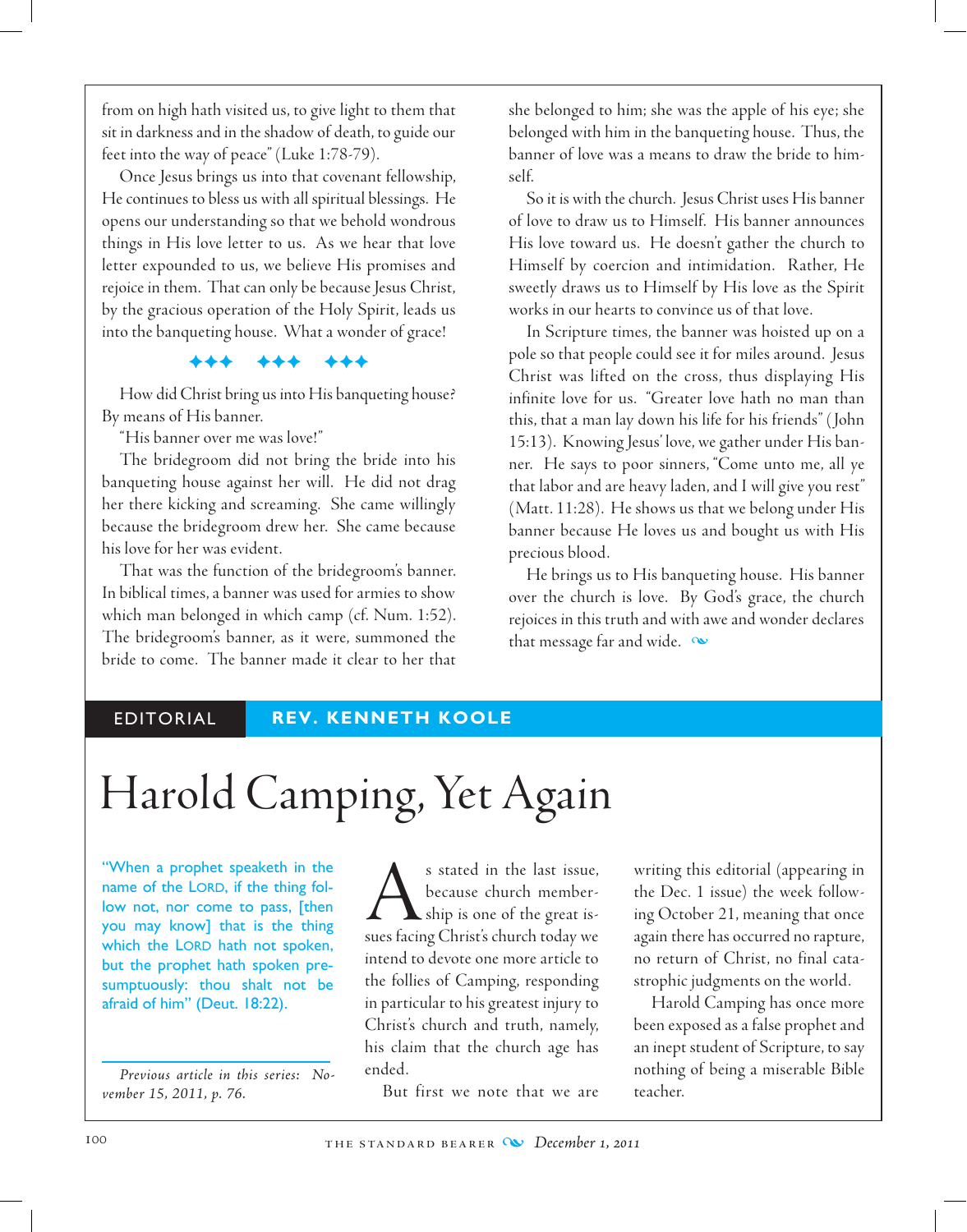The response of a Camping spokesman to the *Christian Science Monitor* requesting an explanation for Camping's failed prophecy was, "I'm sorry to disappoint you, but we at Family Radio have been directed to not talk to the media or the press."

As expected, Camping and his "End of the World" prediction has become the object of ridicule (with none but himself to blame). As one newscaster (on a Youtube excerpt) said to another, "I have never seen a man with such big ears. It must be so he can hear God speak." To which the other replied, "Exactly. Words nobody else is able to hear!"

The grief is that by association he brings the whole of biblicallybased Christianity that waits for her Lord's return into ridicule with him.

But, for all his failings, Camping is well versed in Scripture (which in itself proves nothing for biblical wisdom or trustworthiness. The Devil also is well-versed. None better. Still, trust him not). This means Camping is familiar with the Deuteronomy 18 passage quoted above. If there is one biblical passage Camping ought to reflect upon, it is this passage, with the realization that if there is any passage that applies to him and his so-called insights into Scripture, it is this passage.

It is noteworthy that two verses previous (v. 20) God told Israel that upon such presumptuous prophets His judgments would fall, judgments working death. And this is not the only passage where God speaks of such judgments on lying prophets (cf. Jer. 14:15, 16).

Are we suggesting that Camping be put to death?

Not at all.

But these passages ought to put Camping and Family Radio on notice as to the seriousness of Camping's folly and that he has some real repenting to do. Let him now use Family Radio one last time to confess his errors in a public way and seek to undo some of the terrible mischief he has brought into people's lives.

To this point, Camping's only apology has been "I have been told that I had said back in May, that people who did not believe that May 21 should be the Rapture date, probably had not become saved. I should not have said that, and I apologize for that."

One expression of regret, and a weak one at that.

If there is one area Harold Camping and Family Radio could now attempt to undo some of the evils they have brought into people's lives it would be in the area of church membership, acknowledging that as they were wrong in declaring the end of the world, so they are wrong about declaring that the church age has ended. Let them demonstrate their sorrow by instructing their listeners to seek out churches that still manifest the marks of the true church of Christ (per the biblical instruction found in the Belgic Confession, Arts. 27-29), joining themselves and their children to such congregations for the saving of their souls.

For Camping and his followers not to do so will only prove they have learned nothing from this latest prophetic debacle. The only conclusion one can then reach is that Family Radio still remains committed to Camping's privately contrived, speculative methods of interpreting Scripture (now in the area of the End of the Age as it relates to terminating church membership) and that his pronouncements, unbiblical though they have proved to be, remain as the rule of their message and faith.

Not to renounce Camping's speculation on the end of the church age will mean that their guilt in leading many astray continues.

We mention the Belgic Confession in connection with the necessity of church membership (meaning, in the institute, not simply of the invisible body of elect) because the teaching of this venerable creed (which celebrated its 450<sup>th</sup> birthday this year) on the vital need of every believer to join himself and his family to Christ's true church is thoroughly apostolic and biblical. Its teaching that "…out of [Christ's church institute] there is no salvation, that no person of whatsoever state or condition he may be, ought to withdraw himself, to live in a separate state from it…" (Art. 28) is as biblically true today as when it was written 450 years ago.

The Westminster Confession, in direct reference to the visible church, declares that "out of [her] there is no ordinary possibility of salvation" (25.2), and, despite impurities one is sure to find in every church, "Nevertheless, there shall be always a church on earth to worship God according to his will" (25.5).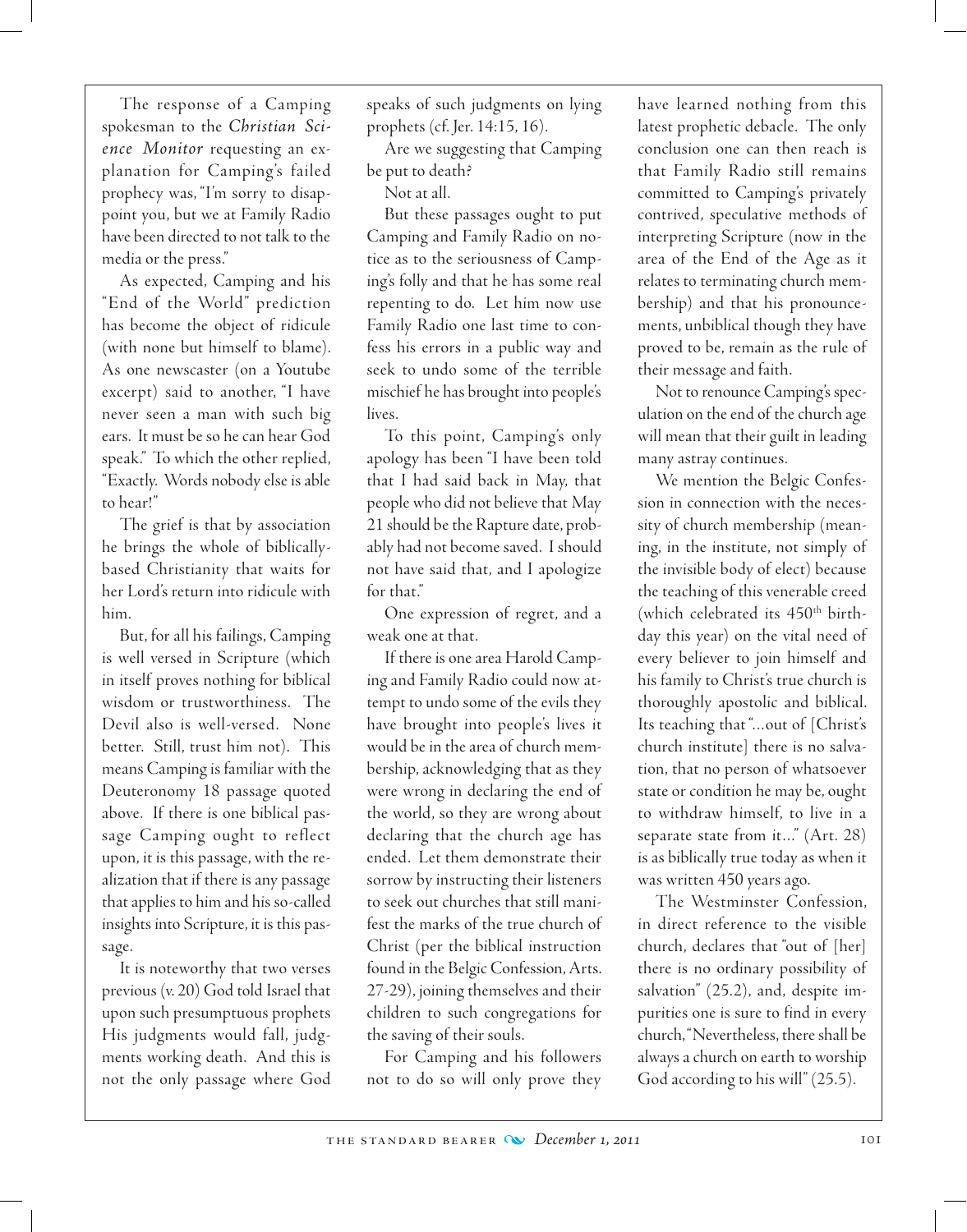That what these confessions teach concerning church membership is in accordance with Christ's Spirit, while Camping's folly is not, is not that difficult to prove.

First, the irrefutable testimony of the Spirit in the book of Acts is that He Himself sent forth the apostles under the auspices of elders [!] (cf. Acts 13:2). He sent them to preach the gospel and then to organize believers into church institutes under the rule of officebearers/elders. That this was the rule for the apostle Paul is plain from the book of Acts (cf. 14:23).

That the apostle expected preachers who followed him to do likewise is clear from Titus 1:5, "For this cause left I thee in Crete, that thou shouldest set in order the things that are wanting, and ordain elders in every city, as I had appointed thee."

The apostle Paul simply would not have spoken words of approval to believers who *voluntarily* separated themselves from all and every church institute, contenting themselves with gathering in living rooms for Bible study, seeing no need to submit themselves to Christordained officebearers. Paul, Peter, John, and others were not led to institute the church with her officebearers only to have them ignored.

Second, there is Hebrews 13:17. "Obey them that have the rule over you, and submit yourselves: for they watch for your souls, as they that must give account, that they may do it with joy, and not with grief: *for that is unprofitable for you!"* (admittedly, emphasis mine!—kk).

Can it be any clearer?

And note well, the apostle is not just talking about securing some stated preaching supply. The text speaks of those entrusted with the authority of oversight, and then submitting to their rule for the wellbeing of one's soul.

To refuse to seek out an assembly of believers where one can submit to such elders is to pretend to be wiser than Christ Himself. How can such a spirit be of Christ's Spirit?

Third, those who willingly do separate themselves from every church and seek membership in no church go contrary to Ephesians 4:1-3 and 11-13.

And striking is the judgment that Paul warns about in verse 14!

Verse 3 calls the saints to "… [endeavor] to keep the unity of the Spirit in the bond of peace." It takes no *endeavoring* to keep the unity of the saints merely by claiming to be elect and of the church universal. Belonging to the church invisible is automatically true of every believer at the time of his re-birth. The need to *strive to keep* the unity of the Spirit is required when it comes to membership in the church *institute* (as in the congregation of Ephesus itself). That's where saints dwell together as sinners, and grace and exhortation are needed. It is in that body of Christ that a *striving* is required if unity of fellowship is to be kept. There the lowliness and meekness of which the apostle speaks are so important.

Verses 11-13 make plain that the office of pastor and teacher, like that of the apostleship, is nothing less than one of the great gifts of the ascended Lord for His church.

Mind you, men who are ordained to be pastors who teach are what the saints need—not simply every man studying the Bible on his own and contributing to some group. To separate oneself from the *gifts* of Christ is to separate oneself from the *Christ* of gifts!

And why has Christ ordained the office of gospel preachers for the sake of believers who are to congregate themselves under that office?

Verse 14: Lest they be as "children, tossed to and fro, and carried about with every wind of doctrine, by the sleight of men, and the cunning craftiness, whereby they lie in wait to deceive."

And what is it that just happened to thousands worldwide due to their listening to this Harold Camping fellow, to this despiser of Christ's church institute, and their being persuaded to divest themselves of all officebearers?

Talk about people being wide open to deception and as children carried about, tossed to and fro! Could there be a more classic example?

We can only conclude that the apostle knew what he was talking about in Ephesians 4. It ought to be transparent that the need for maintaining church membership where preachers have bound themselves to the church of all ages and to preaching in harmony with those age-old doctrines remains just as vital in the twenty-first century as in the age of the apostles. One can only hope that Harold Camping's latest debacle and cruel deception gives those who think they can get along just fine without the church insti-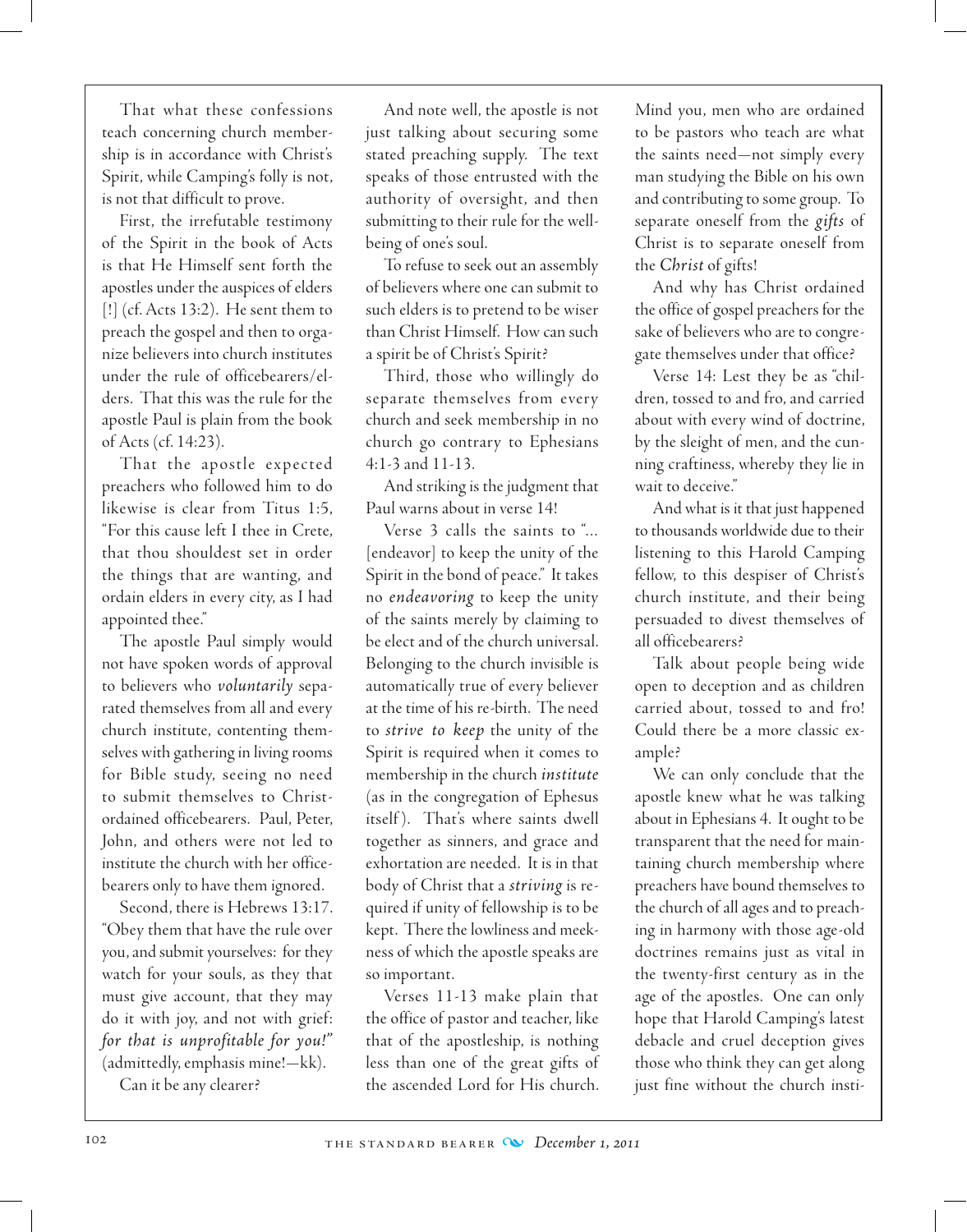tute and escape all spiritual injury reason to pause and to reconsider their ways.

You seek a word concerning Harold Camping and his privatelyarrived-at teachings? Let a man named Calvin, no speculative Bible expositor by a long shot, and no despiser of the church fathers who preceded him, put men like Camping in their place. Calvin comments on Ephesians 4:12:

[The apostle] could not exalt more highly the ministry of the Word, than by attributing to it this effect [as declared in this verse]. For what higher work can there be than to build up the church that it may reach its perfection? They therefore are insane [!], who neglecting this means hope to be perfect in Christ, as is the case with fanatics, who pretend to secret revelations of the Spirit [!]; and the proud, who content themselves with the private reading of the Scripture [!], and imagine they *do not need the ministry of the church* (emphasis mine—kk). (Commentary, Eph. 4:12.)

There is no question where Camping and his despising the church institute would have stood in the estimation of the Reformers, namely, in the camp of the fanatics and Anabaptists, whose teachings the Reformers, as represented by the Belgic Confession, declared "We detest."

The Reformers one and all called believers to separate themselves from *a* church institute, namely, apostate Rome, not from *every* church institute. In fact the very name given them—the *Reform-* *ers*—has everything to do with their high esteem for Christ's church in her institutional form. They were called "reformers" exactly because, having left an apostate church, they took it upon themselves to re-form the church institute anew, only now along biblical and apostolic lines. They could no more think of dispensing with the church institute (and its sacraments and its care for souls) than they could with dispensing with the preaching of the gospel itself.

They took to heart Christ's promise to His disciples concerning His New Testament church, "[U]pon this rock I will build my church; and the gates of hell shall not prevail against it" (Matt. 16:18). Christ's reference here is not simply to the universal church invisible (elect believers scattered here and there), but to the church in her institutional form. The very next words from Christ's mouth (v. 19) are, "And I will give unto thee the keys of the kingdom of heaven," which keys have to do with discipline and were entrusted not just to the apostles, but also through them to the New Testament church in her institutional form (cf. Matt. 18:17 "… then tell it to the church").

It is exactly by a confession of the true identity of Christ Jesus and the effectual power of His atonement and His victory over evil that the church is able to resist what ushers from the gates of hell. In those churches where these truths are preached and confessed, believers are called to take refuge. There believers are preserved—not in isolation from such congregations.

To deny that such churches still

exist, whose congregations believers are "bound to join," is itself the work of the devil. One has allowed oneself to be deceived.

If any person has such a system of beliefs that he cannot find one confessionally bound church (i.e., not even one denomination tied by confessional adherence and integrity to the church of all ages) in this whole wide world to which he can join himself, then we are compelled to say to such a person flat out, "It is time, sir, for you to look into the mirror and to ask yourself, who is it that is out of step with God's Word and Spirit? Every last congregation of professing believers because they do not agree in every particular with you? Or is it that fellow looking back at you in the mirror who is out of step with Christ's truth still found in what remains of His faithful church?"

It is quite a thing for a man to imagine that he, with a handful of followers, is the last bastion of truth, and that when he dies, wisdom shall have perished from the earth.

That was, and evidently still is, Harold Camping's grievous pride and blindness. His fall should itself be an enduring monument against such pride and individualism.

All this is not to deny that a church may become so apostate that believers are compelled to leave, means of grace or no means of grace for a time. But that is different than leaving and then willingly continuing to live apart from *the body of Christ* as manifested on earth for the rest of one's days.

And do not imagine that it is improper to identify the church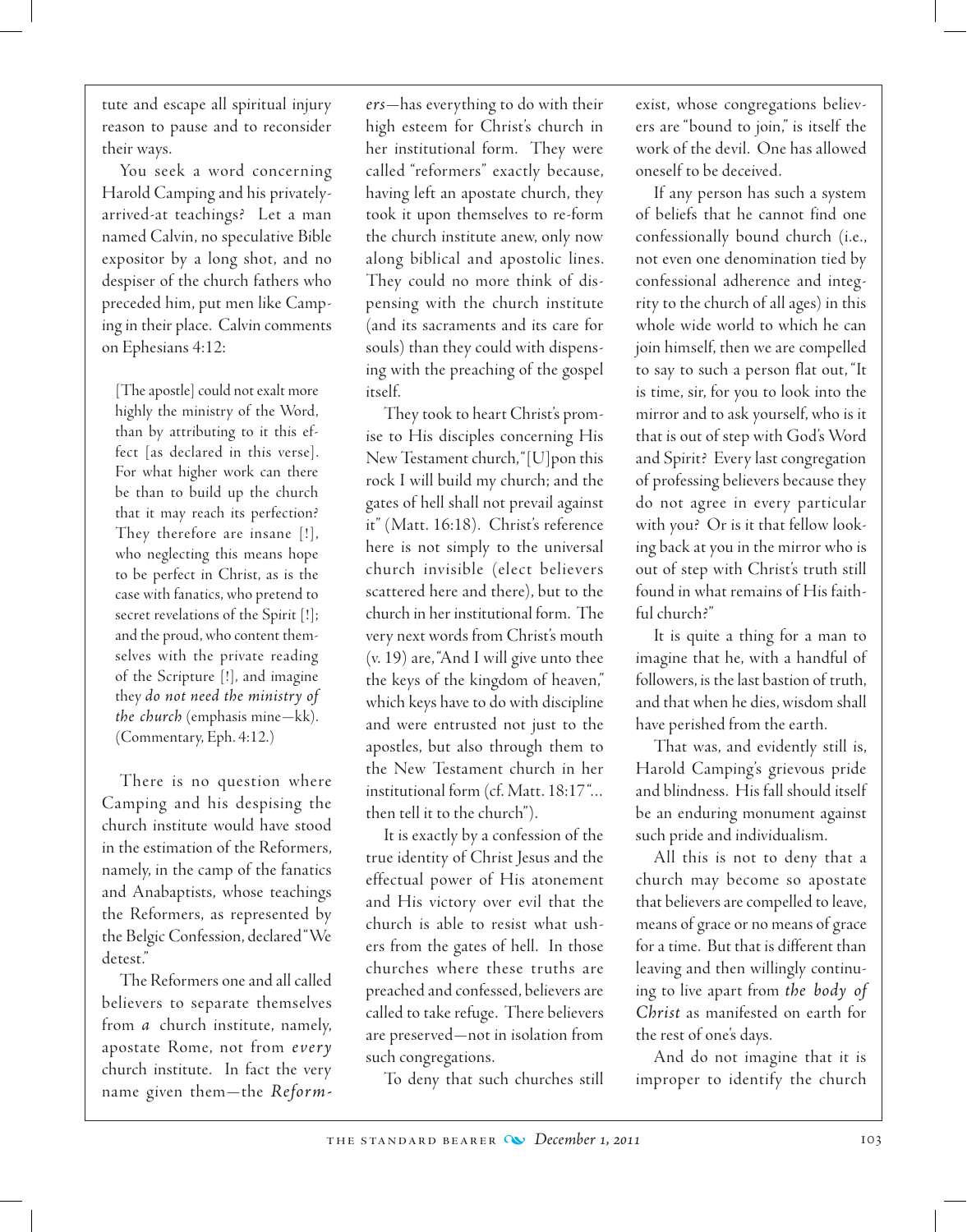institute committed to preaching the apostolic truth with the body of Christ here on earth. The apostle Paul does precisely that in I Corinthians 12:27: "Now ye are the body of Christ, and members in particular." He is addressing not scattered believers, each living in his own splendid isolation, as if there is any virtue in that, but the *congregation* at Corinth—believers living exactly as a congregational entity. Them he calls "the body of Christ." There believers, each one in his own unique capacity, are to serve the members of Christ's body, as well as to derive benefit for themselves. No believer in Corinth would have been of service to Christ's body by living apart from that congregation.

For a believer to think that he can long live apart from this manifestation of the body of Christ on earth is utter folly. It stands in direct violation of what the apostle warns about in verse 27: "That there be no schism in [separations in or from] the body."

Nor do we deny that at the very end, when the Antichrist does appear, Christ's church in her institutional form will disappear for a time, believers scattered, fleeing for their lives, hunted as sheep by wolves, hiding who knows where. ButThis is a scattering that will take place because *ungodly men* in power forbid the assembling of the faithful church, hunting down her members if they dare assemble contrary to their edicts.

This is a far cry from what is taking place around us today *believers,* unthreatened by ungodly authorities, voluntarily disbanding Christ's church institute, and this at the urging of their 'spiritual' leader.

This was and is the spirit behind Camping's 'revelation' and urging. Such cannot be rebuked strongly enough.

We do well to remember the words of the ascended Christ, who, as He walked in the midst of the golden candlesticks, in the opening

chapters of Revelation, declared, "He that hath an ear to hear, let him hear what the Spirit saith unto the *churches."* Note well how the ascended Christ addressed believers of the early New Testament age, namely, by speaking to and through "the churches"!

This He still does today.

Your "angel" (minister) is not bringing Christ's true word? Then like those in Laodicea, hear Christ knocking, and go out—not to live in disbanded fashion, but rather to seek a church where the candle fed by the Spirit still burns and Christ still preaches.

Christ still does, does He not?

Even in these United States.

It is exactly with a man claiming "He no longer does!" that we take issue.

That is a charge of enormous implications—Camping-like.

One best be very sure of himself before uttering such an edict.

Or the words of Deuteronomy 18:22 must be applied.  $\infty$ 

# LETTERS

### **On the truth of predestination**

The articles on Rob Bell bring out the importance of preaching double predestination. When the truth of election and reprobation are maintained, the church is kept from error. The church is to have a love of the truth. My first question has to do with a statement on page 463. "Is it offensive? It certainly is! It offends me daily!" What is the daily offense of which you speak?

 My second question has to do with a statement later in the articles (p. 486) where you are writing about the witness of the PRC and the way the PRC has been mistreated for its witness. You continue on about God's judgment on the Reformed churches for their rejection of the truth. And then, "And I do not mean by this that the PRC is the only church that has the truth." Are there yet other Reformed churches in the Grand Rapids area that have fought the battle for the truth of predestination and against the well-meant offer, that stand with the PRC today?

> *Neil Meyer* Grand Rapids, Michigan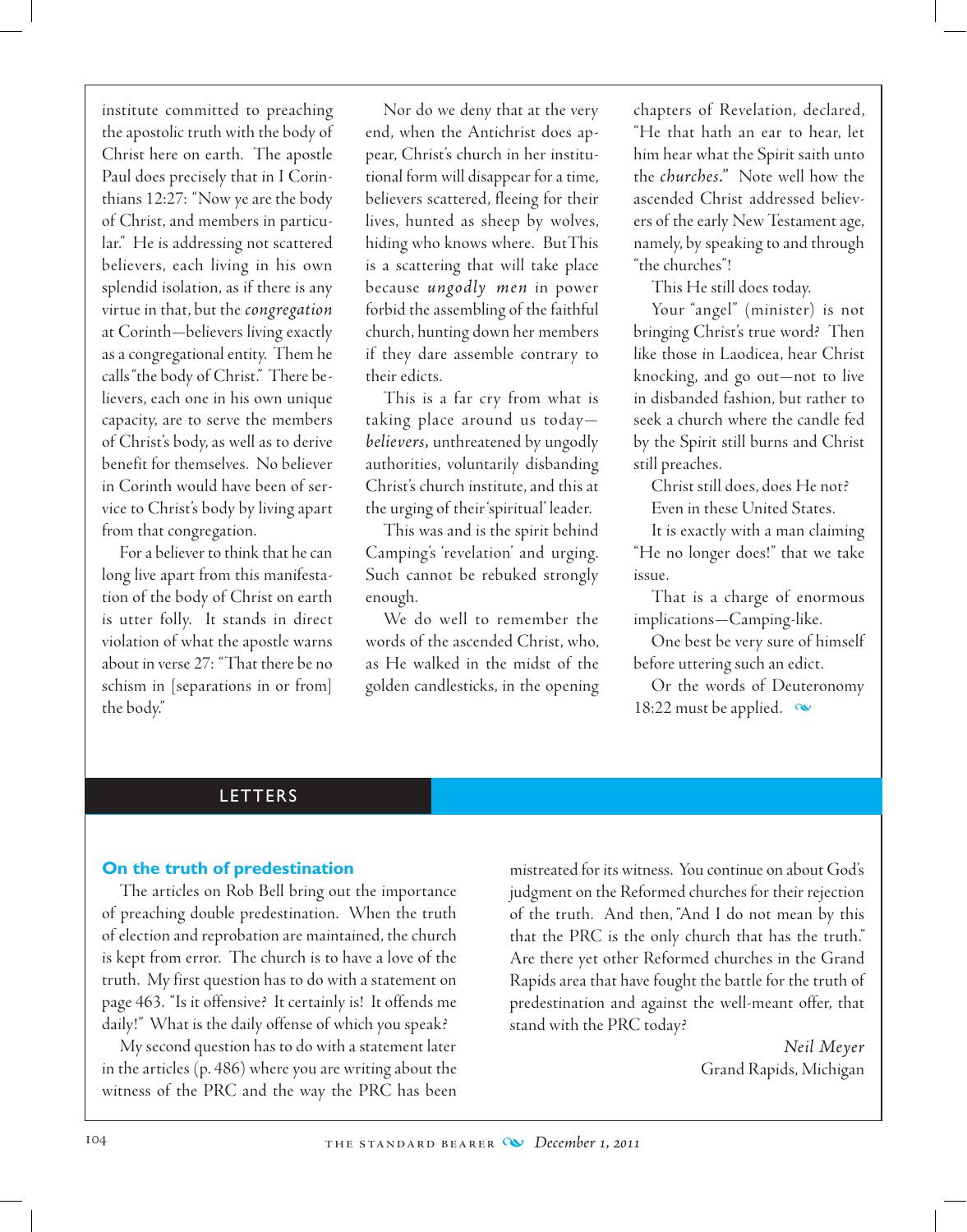#### **RESPONSE:**

Brother Meyer asks two questions about the editorials dealing with Rob Bell. I am happy for the opportunity to clarify.

The first has to with the statement found in the following context having to do with the doctrines of sovereign, particular grace. There I wrote:

…Will the preachers listen? Let them turn and seek the old paths of sovereign, particular grace. Let them call the people to worship the true God who is holy, just, and truly sovereign. And let them honor the God who revealed not only that He is love, but that He is also the one who "hath…mercy on whom he will have mercy, and whom he will he hardeneth" (Rom 9:18).

Is this a hard doctrine? Of course. Is it offensive? It certainly is! It offends me daily!

The offense of which I write is the offense that the truth of God's absolute sovereignty is to every sinner. The sinner imagines himself to be ruler of his own life and destiny. He can go on in much of his life pretending that he is god. But the doctrines of sovereign grace especially that God has the right and the power to have mercy on whom He will—those doctrines make us sinners know that God is God, and we are but creature.

The Reformed believer, changed by grace, is not only reconciled to that truth, he glories in God's sovereignty. God's sovereignty alone is our sure hope of salvation. At the same time, Reformed believers must know that it is offensive to our sinful natures. That is the offense of which I wrote. It is a sin that I must confess and reject, daily.

The other question deals with the matter of where truth can be found. It concerns a statement from the following passage:

The same emphatically applies to the thousands who follow Rob Bell in Grandville, Michigan, particularly those from a Reformed background. They had true and faithful preachers living in their land. Some of these preachers wrote books that set forth the truth clearly. They published the *Standard Bearer* twentyone times a year in order to set forth the truth over against the lie. Worship services have been held in this area for the last 85 years in which the solid, biblical (i.e., Reformed) truth has been faithfully expounded. Everyone who drives to Mars Hill Sunday morning will have to pass such to get there. The radio informed them of the truth Sunday after Sunday.

Yes, I am talking about the Protestant Reformed Churches. And I do not mean by this that the PRC is the only church that has the truth. But I do know that, by God's grace alone, these churches still proclaim that truth faithfully, boldly, and antithetically….

Specifically, Mr. Meyer asks: "Are there yet other Reformed churches in the Grand Rapids area that have fought the battle for the truth of predestination and against the well-meant offer, that stand with the PRC today?"

My answer is: None of which I am aware.

I feel compelled, however, to say a bit more simply because some may understand this to mean that there are therefore no other true churches in the Grand Rapids area; the Protestant Reformed Churches stand alone; all other churches are false. I do not believe that. That is a position that has been consistently repudiated by the PRC. Two examples will suffice.

About thirty years ago, Prof. H. C. Hoeksema wrote:

For my part, I do not believe that the Belgic Confession means that the true church is and can be represented in only one church denomination or communion of churches; nor does it mean that the false church is and can be represented in only one church denomination or communion of churches. Nor do I believe that the Belgic Confession precludes the idea that there may be various degrees of purity and various manifestations of the true church. Nor does the Belgic Confession compel one to believe that a given church, or communion of churches, in the midst of the world becomes completely and totally false all at once. Also in this respect there are degrees (*SB,* vol. 58, p. 173).

In the same year, (then) Rev. David Engelsma wrote on the Belgic Confession, Article 29:

The "problem" of the article of our Confession of Faith quoted above is its absolute distinction between the true church and the false church. It does not speak of purer and less pure churches, of manifestations of Jesus' Body that vary in degree of faithfulness and doctrinal purity; but of "two Churches," the true and the false. Applied to the present situation of many, sepa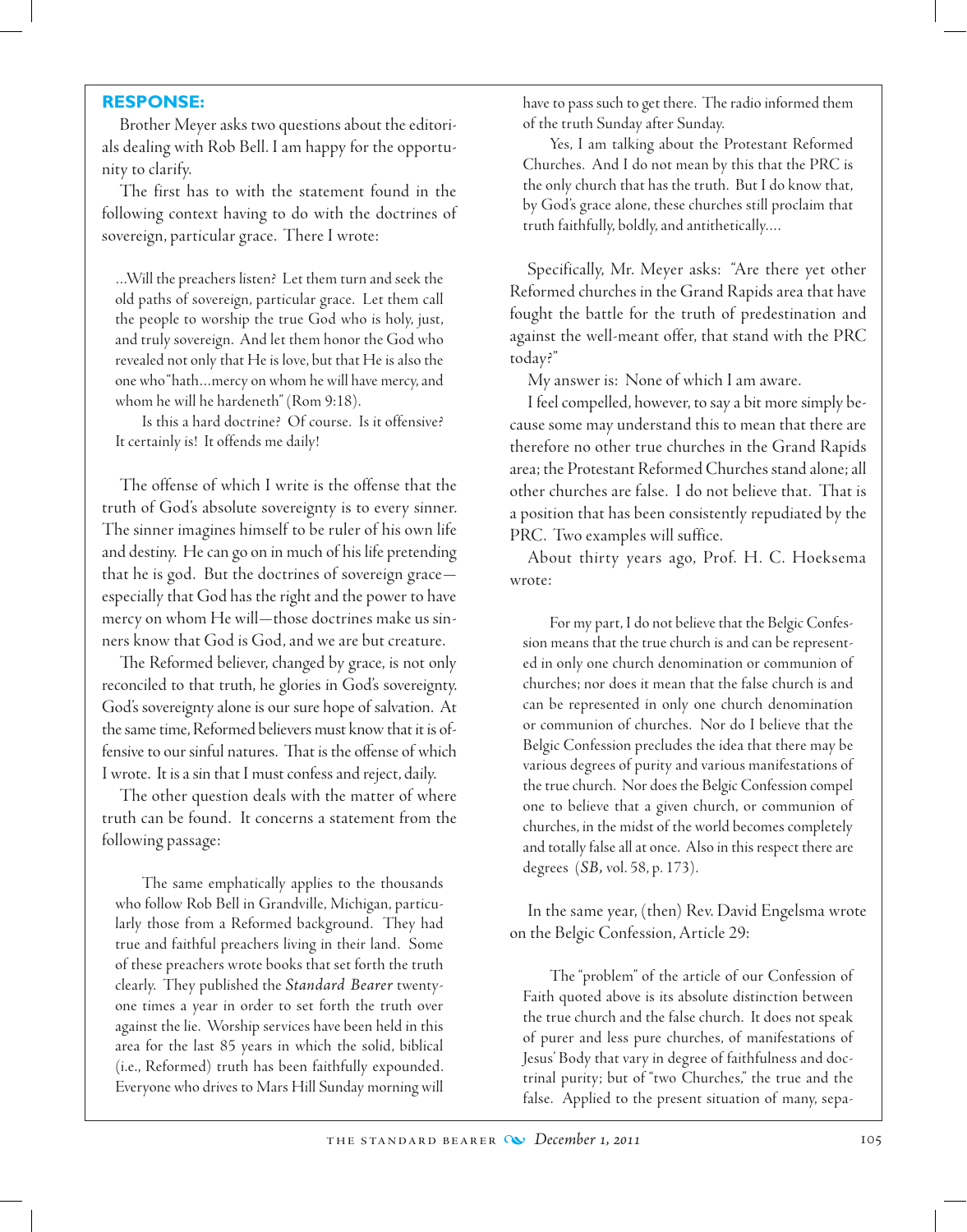rated churches (denominations), the article might seem to teach that one particular institute is the only true church, while all the others are the false church. Such an interpretation of the article has been given by certain Reformed in the Netherlands; and, now and again, voices have been heard in the Protestant Reformed Churches expressing this position....

It is a mistake to identify one particular institute as the true church in distinction from all others which are then regarded as false (pp. 256, 258).

In his recent book *Bound to Join*, Prof. Engelsma answers various questions put to him about church membership in the twenty-first century. One such question was this: "Do the Protestant Reformed Churches regard those Reformed and Presbyterian churches that maintain the doctrines of a well-meant

offer of the gospel and of a common grace of God as false churches?" His response: "The answer is No. The Protestant Reformed Churches do not regard churches that hold the well-meant gospel offer and common grace as false churches" (p. 10).

In conclusion: All churches that fail to stand for the truth of sovereign grace, including double predestination, and fail to reject the errors of common grace and the well-meant offer are unfaithful to the clear teaching of the Bible. In that respect, such churches are to be rebuked for their errors and admonished to turn. But it does not immediately follow that they have lost all truth. Some hold aspects of the truth inconsistently. Yet the grave warning of Rob Bell to these churches is: Eventually, they will lose the truth of the gospel of Christ, and will hold to universal salvation.  $\infty$ 

#### FEATURE ARTICLE **PROF. DAVID ENGELSMA**

The 60<sup>th</sup> Anniversary of the "Declaration of Principles": A Commemoration\* (cont.)

# An Analysis of Its Contents (1)

### **General Observation**

The Declaration of Principles of the Protestant Reformed Churches, adopted by the synod of 1951, is an eight-page document in the back of the Acts of Synod, 1951 and a twenty-page document (because of bigger print) in the back of the book, *The Confessions and the Church Order of the Protestant Reformed Churches.*<sup>1</sup>

<sup>1</sup> Declaration of Principles, in *The Confessions and the Church Order of the Protestant Reformed Churches* (Grand-

*Prof. Engelsma is professor emeritus of Dogmatics and Old Testament in the Protestant Reformed Seminary.*

*Previous article in this series: November 1, 2011, p. 62.*

*\* Second installment of the text of the address given at the annual meeting of the Reformed Free Publishing Association (RFPA) on September 22, 2011 at Faith Protestant Reformed Church, Jenison, MI.* 

It is a synodically adopted statement of some basic truths—"principles"—about the covenant of grace, as these basic truths were always maintained in the Protestant Reformed Churches (PRC) from their beginning in 1924. Since 1951, these basic truths are the official, declared, "settled and binding" position of the PRC.

The Declaration is not a thorough, systematic presentation of the covenant in all its aspects. Deliberately, synod named it a declaration of *principles*. As Dordt confessed five important truths of the gospel of grace in response to five denials of the gospel by Arminianism, so the Declaration affirms fundamental truths of the covenant in response to particular errors advanced on behalf of a conditional covenant.

The truths concerning the covenant that the

ville, MI: Protestant Reformed Churches in America, 2005), 412-431.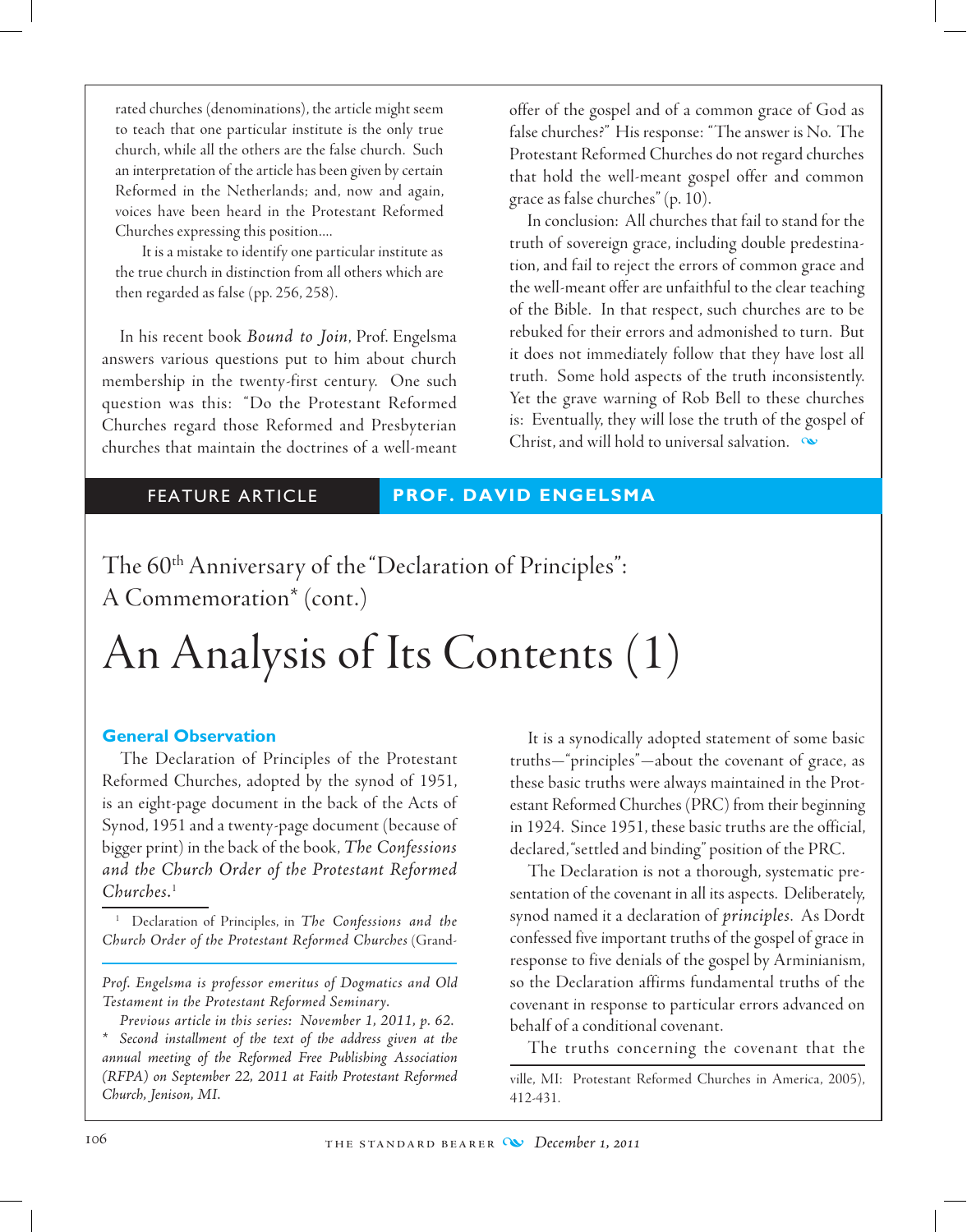Declaration affirms are fundamental. But there are important truths about the covenant that are not mentioned in the Declaration, for example the headship of Christ of the covenant. There is no definition of the covenant. There are also truths that are only suggested, not expressly stated, much less defended, for example, the truth that election governs the covenant. Nevertheless, the fundamental truths that the Declaration affirms imply the truths that are omitted, or only suggested.

In the preamble, the Declaration states that the PRC have "always" maintained these principles. In the late 1940s and early 1950s, proponents of a conditional covenant within the PRC argued that the PRC had no definite, official doctrine of the covenant. Therefore, they were permitted to introduce the doctrine of a conditional covenant. According to the letter, they were right. According to the spirit, however, they were wrong.

In the early days of the PRC, indeed up to the late 1940s, Herman Hoeksema, George Ophoff, and all the other ministers taught the doctrine of the unconditional covenant. Hoeksema wrote his important book (in Dutch), *Believers and Their Seed*, announcing the unconditional covenant as the distinctive doctrine of the PRC and condemning the doctrine of a conditional covenant as Arminianism, *in the early 1920s*. As Hoeksema painstakingly demonstrated in the controversy over the covenant in the early 1950s, the condemnation by the PRC of common grace, especially the common (resistible) grace of the well-meant offer of salvation, *is* the condemnation of a conditional covenant. The doctrine of a conditional covenant teaches common, resistible grace in the sphere of the covenant.

The relation between the well-meant offer as adopted by the Christian Reformed Church (CRC) in the first of its three points of common grace and the doctrine of a conditional covenant explains the otherwise mystifying opening line of the Declaration, which is a condemnation of the three points of common grace.

By the adoption of the Declaration in 1951, the letter caught up with the spirit. What had been *fact* in the PRC then became *law*. God's grace is not common *in the sphere of the covenant*, *with regard to the physi-* *cal children of believers*—common both to those who are saved and to those who perish.

A third general observation about the contents of the Declaration is that the Declaration is the application of the Reformed creeds to the great issues concerning the covenant that were contested in the PRC. The Declaration is the "expression" (such was the word used at the synod of 1951 to describe the relation of the Declaration to the creeds) of the Reformed creeds concerning those issues. To say it differently, the Declaration is the appeal to the Reformed creeds in support of the unconditional covenant, and in condemnation of a conditional covenant.

The Declaration is not, and was not intended to be, a fourth creed in the PRC alongside the Three Forms of Unity.

One of the main arguments against it by the foes of the Declaration in 1951, as ever afterwards, was that it is a fourth "form," or confession. Closely related was the charge against the Declaration by Dr. Klaas Schilder, who understandably watched developments in the PRC with great interest. Schilder complained that the Declaration was "*Bovenschriftuurlijke binding: een nieuw gevaar*" [ET: "Extra-Scriptural Binding: A New Danger"]. This was the title of the series of articles Schilder wrote immediately after the adoption of the Declaration by the PRC.<sup>2</sup> Recently, Canadian Reformed theologian Jelle Faber renewed Schilder's attack on the Declaration, referring to it as the "infamous Declaration."<sup>3</sup>

Both the charge that the Declaration is a fourth creed and the charge that it represents the binding of Reformed people apart from Scripture are obviously false. The Declaration is almost entirely quotation of the Reformed creeds, including the Reformed baptism form. More than ninety per cent of its contents are quotation of the creeds.

To settle the controversy over the covenant, the PRC tested and decided the issues by the standard of the creeds.

This is proper.

<sup>&</sup>lt;sup>2</sup> This series has been translated into English and published as part of the book *American Secession Theologians on Covenant and Baptism,* by Jelle Faber (Neerlandia, Alberta, Canada: Inheritance Publications, 1996), 55-167.

 $3$  Faber, ibid., 51.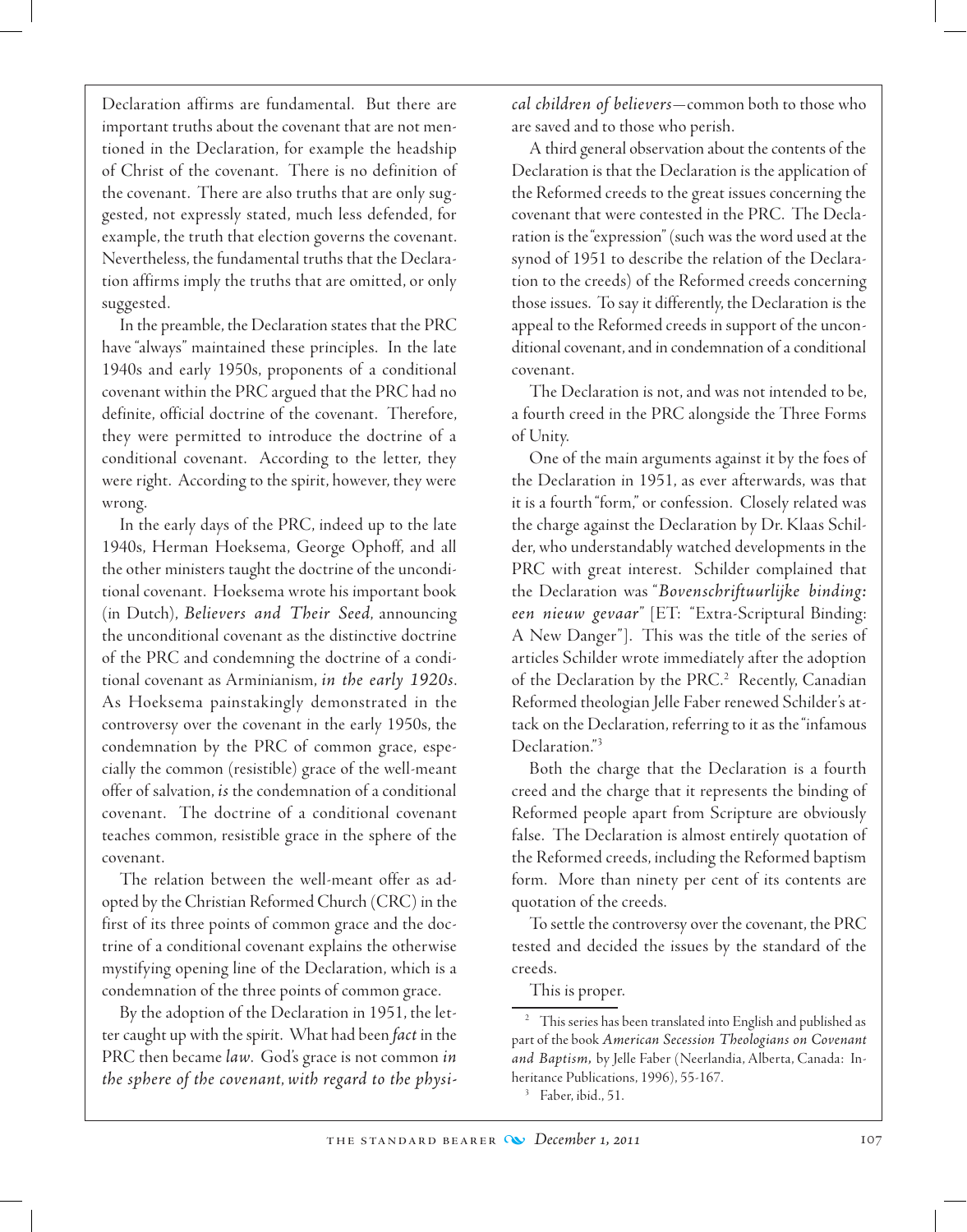This is necessary.

This is Reformed.

There is no quotation, much less explanation, of Scripture, other than the texts quoted by the creeds themselves. There is hardly any explanation of the *creeds*. There is almost no argumentation.

An illustration is in order. One of the issues in the great covenant controversy in the PRC in the late 1940s and early 1950s (as it is one of the issues in the contemporary controversy of Reformed orthodoxy with the heresy of the federal vision) was the question whether faith is a *condition* that the covenant child must perform, or a *gift* of God to the covenant child. On the basis of the Reformed creeds, the Declaration denies that faith is "a prerequisite or condition unto salvation" and affirms that faith is "a gift of God, and a God-given instrument whereby we appropriate the salvation in Christ." The Declaration adds: "This is plainly taught in the following parts of our confession." It then quotes Question 20 of the Heidelberg Catechism, Article 22 of the Belgic Confession, and Articles 10 and 14 of the third and fourth heads of doctrine of the Canons of Dordt.

There is no explanation of these passages in the creeds. The creeds are clear, indeed explicit, on the issue. And the creeds are conclusive for a Reformed church. They are the end of debate. They are the end of controversy.

So evidently is the Declaration confessionally Reformed that even the opponents were hesitant to criticize its contents. Their criticism took this form: We agree with the contents in the main, but we judge the Declaration to be one-sided, imbalanced, and, above all, unnecessary. At the synod of 1951, which would adopt the Declaration over the objection of Classis West, that part of a divided committee of pre-advice that expressed Classis West's opposition to the Declaration gave this advice to synod:

As Synod, we do not reject this Declaration of Principles as such; but rather reject the action which gave rise to it, and express that we agree with the essential thrust of it, which does not mean that we bind ourselves to its formulations.4

The decisive vote adopting the Declaration at the synod of 1951 (the Declaration was adopted by a majority of only one vote) was a minister from Classis West, who later left the PRC with the schismatics. He openly stated his agreement with the contents of the Declaration as expressing the teaching of the Reformed confessions.

... to be continued.  $\infty$ 

<sup>4</sup> Reported in *Concordia* 8, no. 10 ( June 21, 1951), 5.

## PR SPECIAL ED **PROF. HERMAN HANKO**

# Special Education: A Corporate Covenantal Responsibility

*Prof. Hanko is professor emeritus of Church History and New Testament Studies in the Protestant Reformed Seminary. This article, abbreviated somewhat for* SB *length, was written at the request of the Special Education Board.*

part of the rich and glorious inheritance of<br>the Reformed faith is the doctrine of God's<br>The truth of God's covenant of grace includes in the Reformed faith is the doctrine of God's covenant of grace.

The truth of God's covenant of grace includes in it the promise of the Scriptures that God will be our God and the God of our children. We believe with all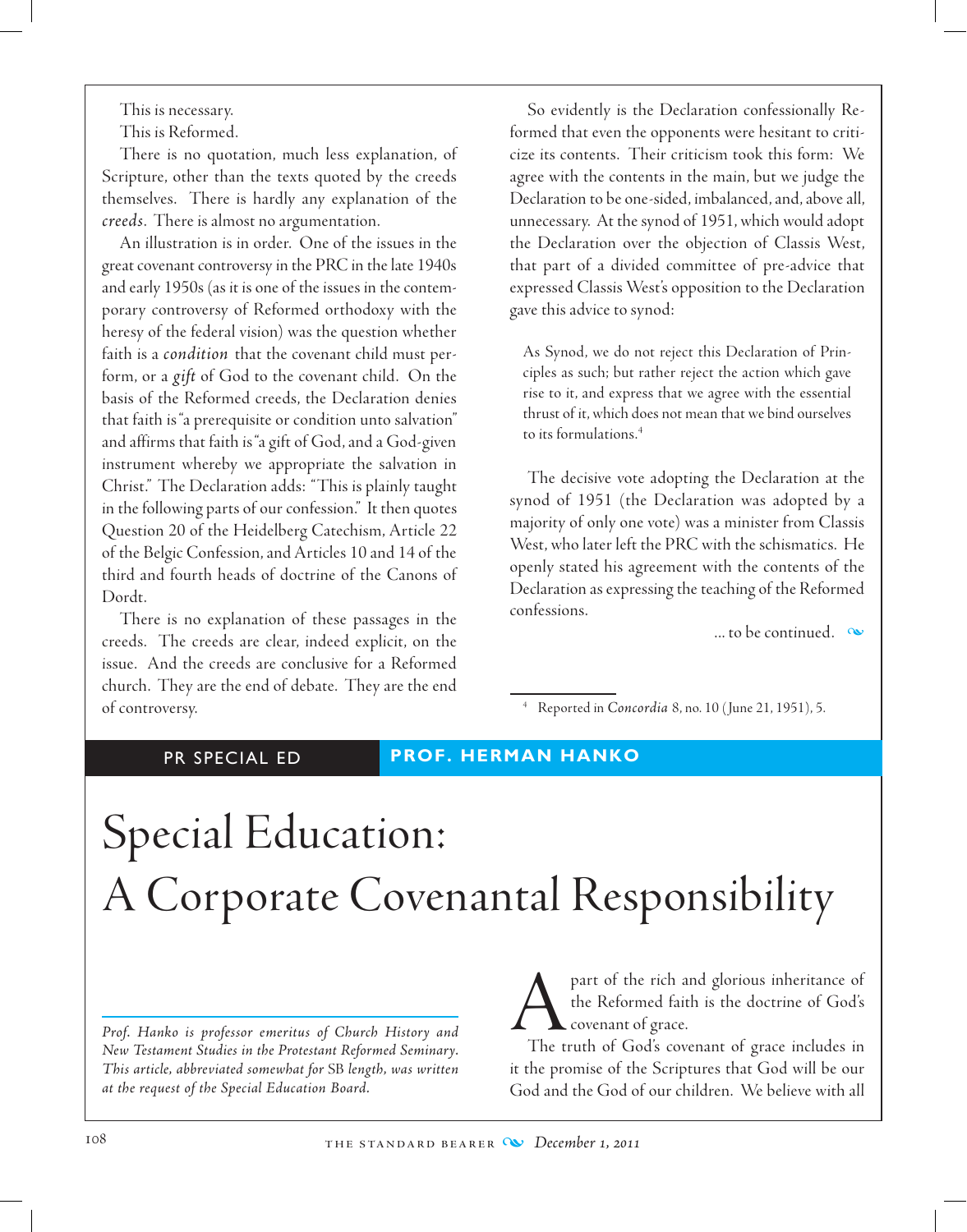our hearts that our children "as well as the adult, are included in the covenant and church of God;…since redemption from sin by the blood of Christ, and the Holy Ghost, the author of faith, is promised to them no less than to the adult" (Heidelberg Catechism, L. D. 27, Q&A 74).

We believe that the children whom God has given us are in fact regenerated and sanctified, and that they

are possessors of the Holy Spirit. We teach them to pray when they can barely lisp a few words; we take them into the fellowship of the family when we have our family devotions; we send them off to school as those over whom God spreads His wings that they may learn God's ways. We do not do all these things with such care because we hope that at some time in the future they might decide to fulfill the conditions of the covenant so as to become truly part of that covenant; we do this, rather, because we have received them from God's hand when He

delivered them to our homes as part of His elect bride and as those for whom Christ died on Calvary.

When God gives to covenant parents their children, He gives them in infinite variety. There are those who are able to learn early, and there are those who struggle to learn the alphabet and need constant help. And there are the majority of our children who lie somewhere between these extremes, closer to the one or the other.

Within our Protestant Reformed families there are children whom God has given to us in His grace who are unable to keep up with their peers in our schools, because they are cognitively or physically impaired and sometimes both. They are special gifts of God and are very precious, because they occupy a unique place in our families, our congregations, and our schools. They are special to God and they are special to us.

These children belong first of all, of course, to the families in which God has placed them. But they are also the children of the entire congregation in which the family worships and enjoys the communion of the

saints. And they are the treasure of the whole denomination in which the communion of the saints is most broadly enjoyed.

As the children of God's covenant belong to the entire covenant community, this community has the responsibility to take all the covenant children into the life of the church. But all the covenant community also has the responsibility to teach all the children born

> within its family. Yes, *all the children,* without regard to any other considerations.

> We are a covenant family in Jesus Christ, our Elder Brother. In that covenant family we need each other and we are under solemn obligation to help each other in the difficult path of our pilgrim's sojourn. We need each other also in the education of our children—not only our own children; not only our grandchildren; but all the children of all the parents born within the covenant lines.

> We establish wherever possible our own schools, because we believe

that these children of the covenant must be educated to walk in the way of God's covenant. When all the children of God's covenant learn to walk, insofar as they are able, in the ways of God's covenant, it is a special blessing to the church.

Sometimes we foolishly think that children with cognitive limitations cannot learn spiritual things; but if this idea is in us, we are guilty of underestimating the power of the Holy Spirit, who is able to apply the truth to all our children whom it is His good pleasure to save.

Twenty-eight years ago this past August the announcement was made of the establishment of a special society and board for the purpose of educating those who could not keep up with their peers in the regular classes. Since that time, the program has expanded and become increasingly important in our schools.

I want to tell you a bit how it works.

The entire program is carried out in our existing school buildings. I consider this to be of great impor-

*But all the covenant community also has the responsibility to teach all the children born within its family. Yes,* all the children, *without regard to any other considerations.*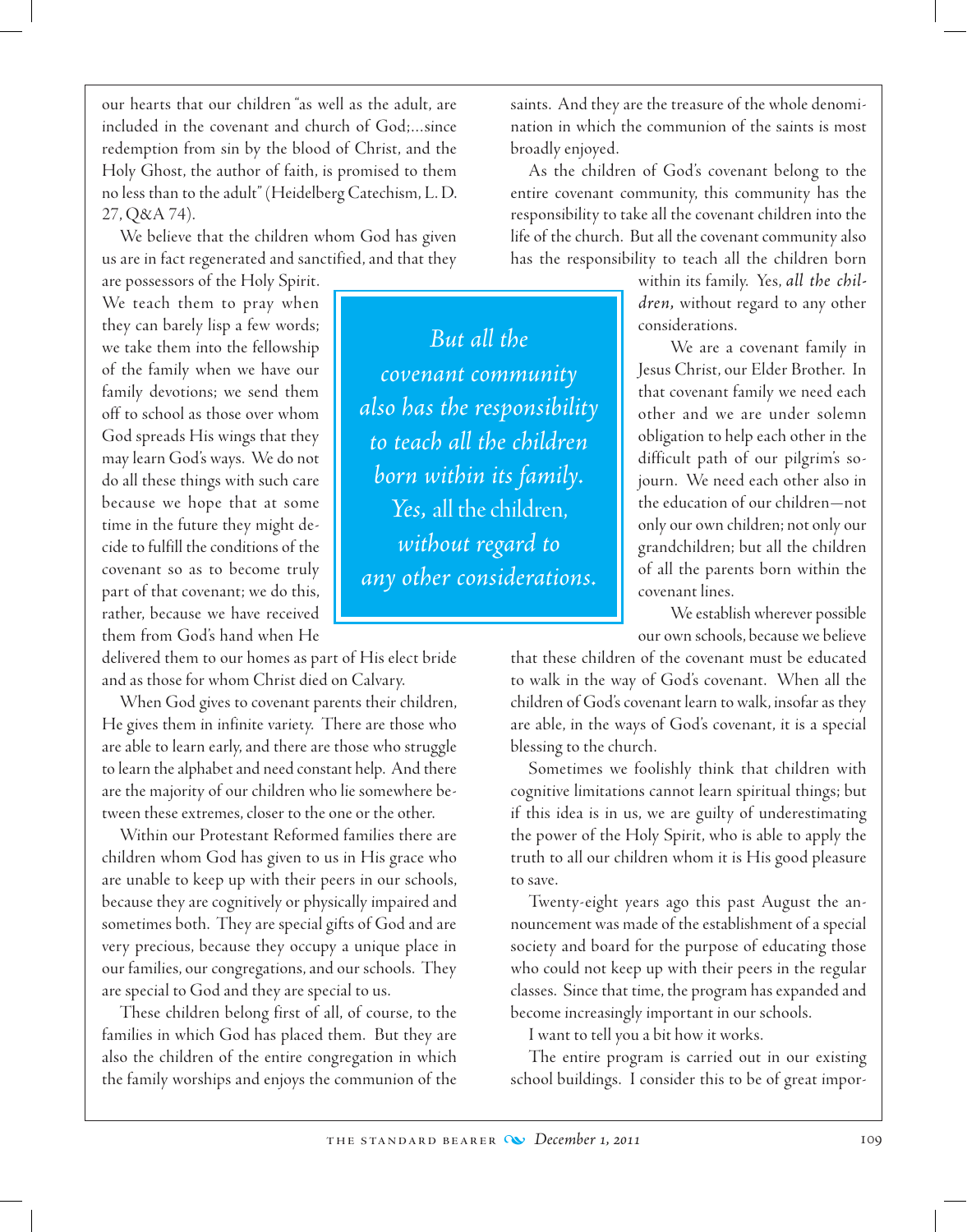tance. All the children, regardless of what part of the program they are in, are together with the other children for at least Bible, physical education, and recess. There may be the rare exception, of course: the child that is unable to participate in recess activities and in physical education, or the child that has behavior problems. But the point is that each child is with his or her peers as much as possible.

This has two profoundly good results. On the one hand, the cognitively and physically impaired child enjoys being a part of a group of fellow saints, to work with them and play with them, something that erases their sense of loneness and mitigates their feelings of being different; and on the other hand (just as important) it gives the children in the regular classroom program training in kindness, sympathy, understanding of another's weaknesses, appreciation for one's own gifts from God, and special opportunities to be of assistance in helping others with activities they cannot do themselves. I am told by board members that, on the whole, our children respond eagerly to this need to help others and that, at times, each child who needs extra help has two or three other children who assume everyday responsibility for his or her care. I knew the other side of the coin when I was attending a Christian school, and it was not always very nice.

These benefits of having special education in our schools are of great importance for the education of our children. Our children are being taught to live as covenant people in the communion of saints. Part of that teaching is to learn to live with others in peace and unity, but part of that learning is also "to bear one another's burdens" (Gal. 6:2).

The Society for Special Education, through its Board, supports two programs. The one program is named "Special Education," and it is set up to teach those children who are unable to master the material in almost every subject of the normal curriculum. Although each child is evaluated separately, the usual "cut-off " point for a child to enter the special program is an inability to learn with his or her classmates in more than three subjects in the curriculum. These children are taught separately by teachers who have been specially trained for this work, and whose success with the education of these children is phenomenal.

The education of these children is financed through the gifts of many, as only a small fraction is supported by tuition. For this current school year a mere 6% of the costs of Special Education is attributable to tuition, as opposed to our day schools, where tuition income is in the 75% range. The remainder of the cost for Special Education is brought up through gifts, drives, and other means of income.

In the Western Michigan area this part of the program is carried out in Heritage Protestant Reformed Christian School in Hudsonville, Michigan. Several schools in the denomination have started or are starting their own special education program due to growing need. This includes Covenant Christian High (which is investigating the start of both a special education room and a resource room) and elementary schools in Loveland, Doon, Dyer, and Randolph. With the exception of the program in West Michigan, each local school board retains complete control over its own special education program. The board and staff of the Special Education Society offer their services and expertise to help other schools with this project and further support with financial gifts. Much of the texts and supplies that are used in this program are obtained from Elim Christian School in Illinois, a school that has a long and successful history of educating children with special needs.

The result is that these children, so important in the life of the church, are trained to function in society and in the communion of saints to the full extent of their abilities. They add to the spiritual life of the church in immeasurable ways.

The program is very expensive, for most of the work is done with these children on a one-to-one basis. And, while the parents are grateful to pay some of the cost, they cannot pay it all, especially when they have other children in the educational system.

The Special Education Board also supports resource rooms. This program is set up to help those students who have difficulty in one, two, or three subjects. There are students who, while able to master the curriculum in the regular classes, are deficient in certain areas. They have trouble learning to read; or they need help in math. They need help in conquering these subjects beyond what they receive in the classroom. To meet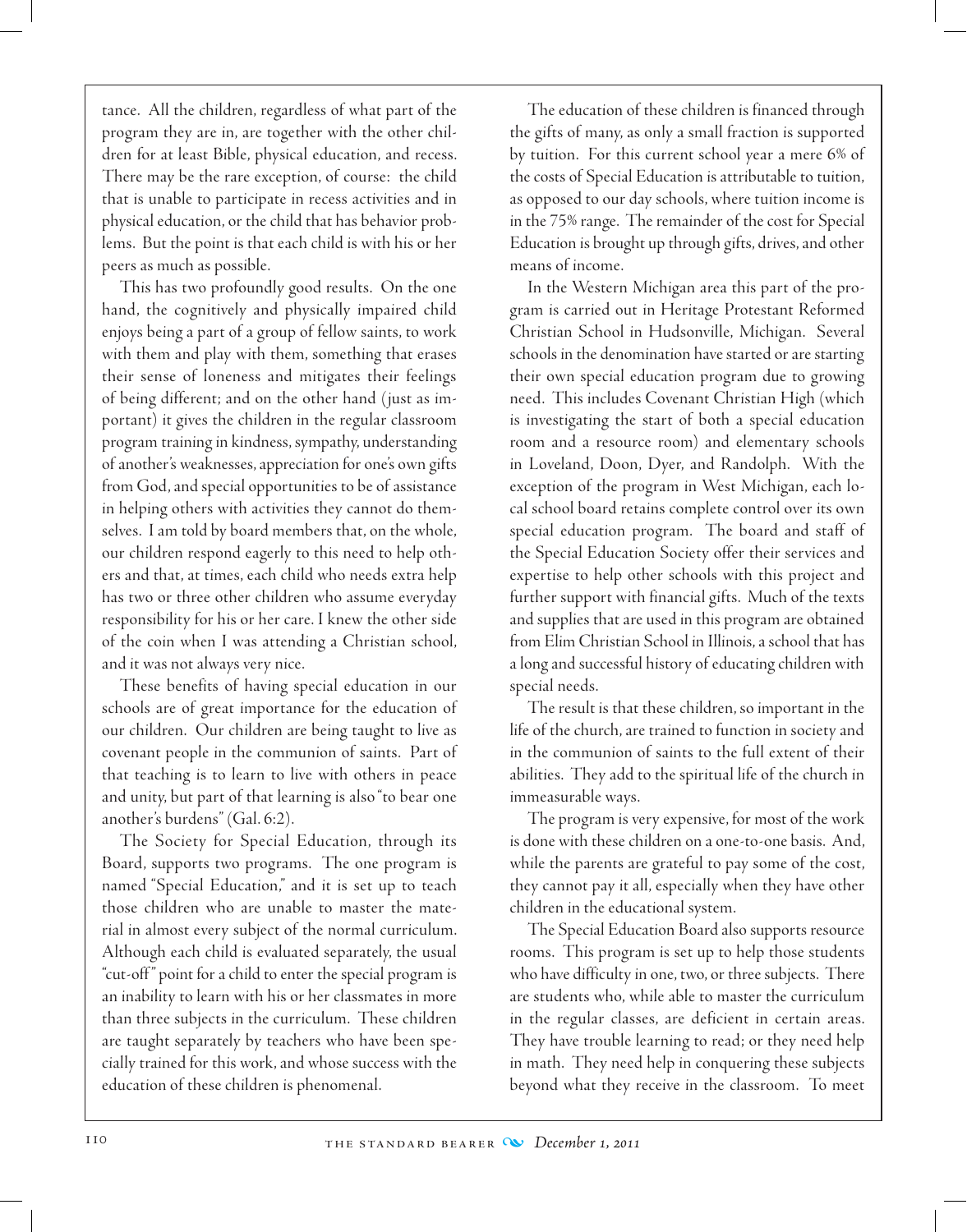these needs, many, if not most, of our schools have now added a "Resource Room" to the many classrooms in the school.

These resource rooms are also staffed by teachers who may share time with the regular classrooms or may teach full time in a resource room. But they also are trained and skilled in their own area of teaching and do a wonderful job of helping children with the additional instruction they need. I have been in these resource rooms, and I marvel at the means these teachers use to help children in reading, math, etc. And I have talked with parents whose children have made use of these resource rooms and to whom it seems almost as if miracles have been performed in them.

Each resource room is operated by the society and board of the school in which the room is set up. All decisions are made by the school board as to how they are to operate and who is to teach in them. The financing of these resource rooms is also the responsibility of the local school; that is, 80% of the financing. The Special Education Board provides 20% of the financing.

 Members of the Board for Special Education periodically visit a resource room to encourage the work and to offer assistance where possible. And the board and staff in the Special Education program are always available for consultation, advice, and help. They eagerly share their expertise with those who ask for it.

We all owe a debt of gratitude to the teachers and

staff who are involved on a day-to-day basis with our covenant children in special education and resource rooms.

But what needs to be stressed more than anything else is the need for all our people to know of these programs, to realize their importance, and to contribute to them, whether to the resource rooms in their own schools or to the special education programs wherever they are set up as a part of the school. I know that the cost of educating our children is high. I know that families already sacrifice many worldly possessions for the sake of Protestant Reformed education But I know too, and our people without exception ought to know, that the education of all the children is not a burden to bear, but a privilege God gives us. We cannot spend our money on anything of greater value in the kingdom than on the education of the children of the covenant, the ministry of the Word alone excepted. If we love God's covenant, we love our schools. If we love our schools, we love the covenant children taught in them—*all the children.* We will learn to pray more fervently for our schools—societies, boards, teachers, and children, and we will learn that to support these educational enterprises carries with it untold blessings of our faithful God and an enrichment to the life of our churches by the addition of those children who have challenges, but are so precious to God, to their families, and to us all.  $\infty$ 

# TAKING HEED TO THE DOCTRINE **REV. JAMES LANING**

A Critique of "Reformational" Views on Revelation (1)

# How God Reveals to Us His Will

Some of our young adults at college are being told<br>that they need to follow the guidance of a source<br>of divine revelation other than the Scriptures. that they need to follow the guidance of a source of divine revelation other than the Scriptures.

*Rev. Laning is pastor of Hull Protestant Reformed Church in Hull, Iowa.*

The students are assigned to read books that seek to persuade the reader to believe that God's will is not sufficiently made known in the Scriptures, and that therefore he must look elsewhere, if he is going to know more specifically what God's will is.

We do, of course, hold to the Belgic Confession, which in the second article says that there are two means by which God makes Himself known to us: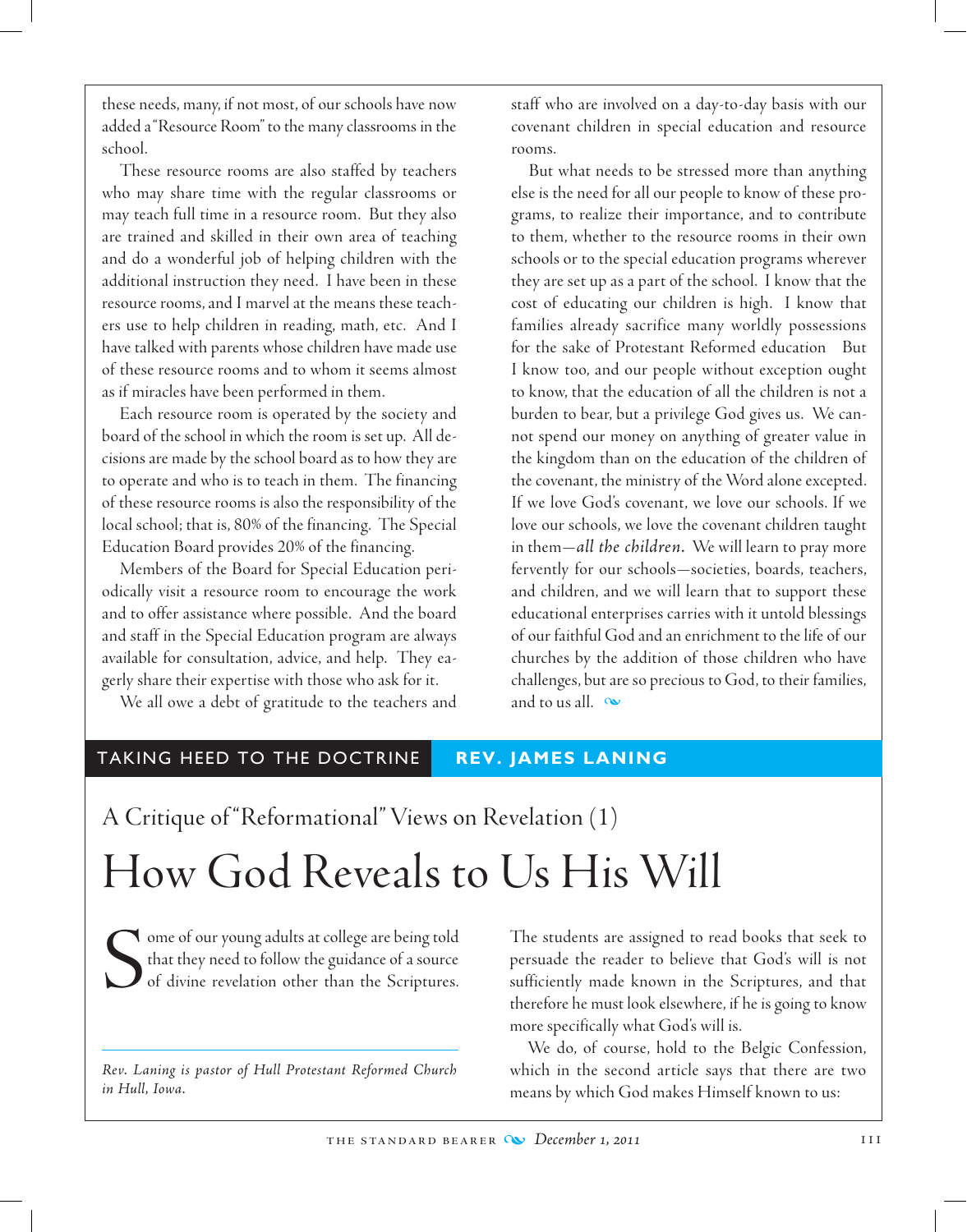1. The creation, preservation, and government of the universe

### 2. His Word

But does that mean that God's will is only partially revealed in the Scriptures, and that we must look to the creation to fill up the gap?

# **Neo-Calvinism and Reformational Philosophy**

To help in understanding this subject, I would like to begin by discussing very briefly a few terms.

 Many of the colleges today that refer to themselves as Reformed are teaching a system of thought that is commonly known as *Neo-Calvinism (Neo* meaning *new).* Neo-Calvinistic instructors claim that what they are teaching is a new and improved version of Calvinism, updated to help Christians today address modern problems. In reality, what they are teaching is a deviation from the Reformed faith, designed to get Christians to devote themselves to the carnal and vain pursuit of Christianizing the culture of this world. Students who come under this instruction become familiar with phrases such as *cultural mandate, sphere sovereignty, common grace,* and *redeeming creation.* Calvin College, Dordt College, Redeemer College, and Trinity Christian College are all examples of institutions in which Neo-Calvinistic views are promoted.

There is a benefit in making use of the terms *Neo-Calvinistic* and *Neo-Calvinism* to refer to these institutions and their teachings. Instead of calling these colleges *Reformed,* we could more accurately refer to them as *Neo-Calvinistic*. 1 This then would make it easier for us to contrast the teachings of *Neo-Calvinistic* colleges with those maintained by *Reformed* churches.

Another term that we should know is *Reformational.* Though the term sounds similar to the word Reformed, it is actually used to refer to a version of Neo-Calvinism that teaches people to look to the creation to discover the will of God. That God's will is made known to us in Scripture, they would acknowledge. But far and away the majority of their time is spent stressing to students the importance of submitting to the will of God as it is supposedly made known to us by what they refer to as *the creation order.*

# **A denial of the sufficiency of Scripture**

Reformational teachers are not genuinely Reformed teachers. The former are not satisfied with the revelation of God's will that is recorded for us in the Scriptures. They insist that something else is needed.

Gordon Spykman, who was a professor of religion and theology at Calvin College, wrote rather late in his life a dogmatics in which he summarized what he had been teaching for many years. The title itself makes known that Spykman intended to lead theology in a new direction. The work is entitled, *Reformational Theology: A New Paradigm for Doing Dogmatics.* Turning to the chapter in which he sets forth more specifically what is new about his way of thinking, we see that he intends to lead people to hearken to a divine revelation other than that which we have in the Scriptures:

Scripture does not close the doors to other forms of revelation.

Taking Scripture seriously as Word of God leads us to recognize that there is more to the Word of God than Scripture alone.<sup>2</sup>

Another reformational philosopher, and one whose book is commonly assigned to students at Dordt College, is Albert Wolters. A professor at Redeemer University College in Ancaster, Ontario, Wolters has written a book entitled: *Creation Regained: Biblical Basics for a Reformational Worldview.*  In this work, he argues that we often must turn to the creation, rather than the Scriptures, to discover the will of God.

He quotes Colossians 1:9, which is one of a number of passages that speak of our need to grow more to know what the will of God is: "For this cause we also,

It is true that they would want to be referred to as both Reformed and Neo-Calvinistic. But the truth is that one cannot really be both.

<sup>2</sup> Gordon J. Spykman, *Reformational Theology: A New Paradigm for Doing Dogmatics* (Grand Rapids, MI: Eerdmans, 1992), 78.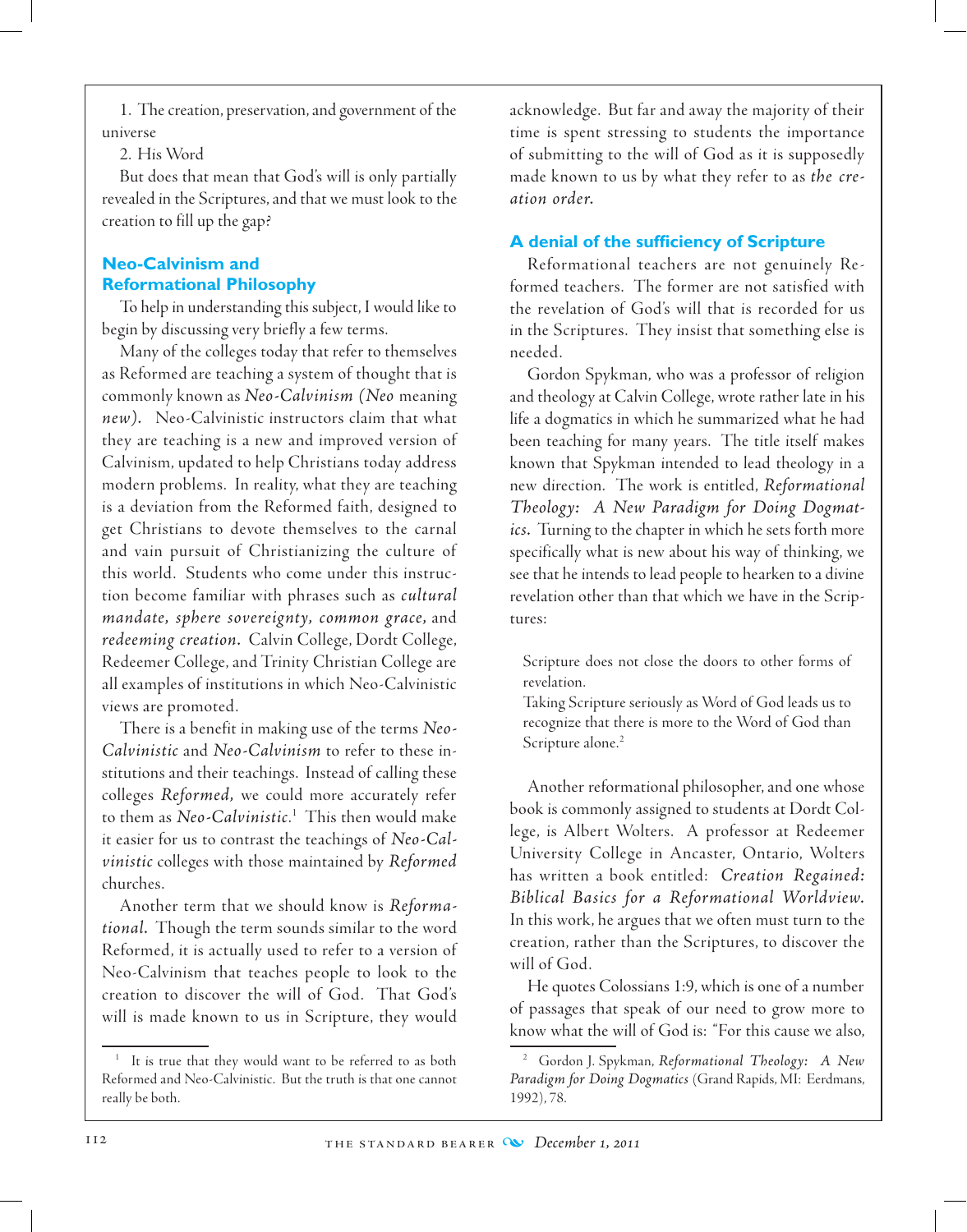since the day we heard it, do not cease to pray for you, and to desire that ye might be filled with the knowledge of his will in all wisdom and spiritual understanding." Then, referring to this passage, he makes the following comment:

There is a spiritual discernment necessary if we are to know God's will. There are many things about which the Scriptures are silent, but about which we must nevertheless seek to know the Lord's will. Above and beyond the explicit guidance of Scripture we need "spiritual wisdom and understanding."3

But where are we to get this wisdom? How do we hear wisdom's voice? According to Wolters, we hear the voice of wisdom crying out to us from the creation itself.

He makes a reference to Proverbs 1, which speaks of God's wisdom calling out to people and making known words of instruction and direction:

Wisdom crieth without; she uttereth her voice in the streets: She crieth in the chief place of concourse, in the openings of the gates: in the city she uttereth her words, saying, How long, ye simple ones, will ye love simplicity? and the scorners delight in their scorning, and fools hate knowledge? Turn you at my reproof: behold, I will pour out my spirit unto you, I will make known my words unto you (Prov. 1:20–23).

Wolters says this call of wisdom comes to us from the creation:

This call going out to all people is the appeal of creational normativity, God's knocking at the door of our hearts and minds, urging us to open and respond to the ways of his law. To those who give heed Wisdom promises the riches of her knowledge; those who ignore her are fools and scoffers.4

The Scriptures supposedly are insufficient to teach us all that we need to know concerning the will of God. In addition to what Scripture teaches, we and our children are being told to hear and follow what they call the "norms" made known to us in the creation.

### **The need for the Spirit, not another revelation**

It is true that we need more than the Scriptures to understand the will of God. But that something more is not another revelation. There is nothing lacking in the Scriptures. The problem is that we of ourselves are unable to understand the Scriptures. What we need is the Spirit of Christ, who guides us to understand the words that He has inspired.

To understand the Bible, we need Christ to do for us what He did for His disciples shortly after His resurrection:

And he said unto them, These are the words which I spake unto you, while I was yet with you, that all things must be fulfilled, which were written in the law of Moses, and in the prophets, and in the psalms, concerning me. Then opened he their understanding, that they might understand the scriptures (Luke 24:44-45).

By nature we are not able to discern what the Scriptures are saying. The Spirit of Christ has inspired the Scriptures, so that what we have in Scripture is rightly referred to as His words. But man by nature is unable to understand what the Spirit says: "But the natural man receiveth not the things of the Spirit of God: for they are foolishness unto him: neither can he know them, because they are spiritually discerned" (I Cor.  $2:14$ ).

Christ by His Spirit must work graciously in us, opening our understanding, so that we are able rightly to "hear what the Spirit saith unto the churches" (Rev.  $2:7$ ).

We do need the Spirit's guidance, but there is nothing lacking in the Scriptures themselves. Christ has fully revealed to us the will of His Father, and we have this revelation infallibly recorded and preserved for us in Holy Scripture.

# **The Scriptures fully revealing to us God's will**

What we have in Scripture is not a partial revelation of God's will. Rather, it is the full revelation that

<sup>3</sup> Albert M. Wolters, *Creation Regained: Biblical Basics for a Reformational Worldview,* 2nd ed. (Grand Rapids, MI: Eerdmans, 2005), 34.

<sup>4</sup> Wolters, 30.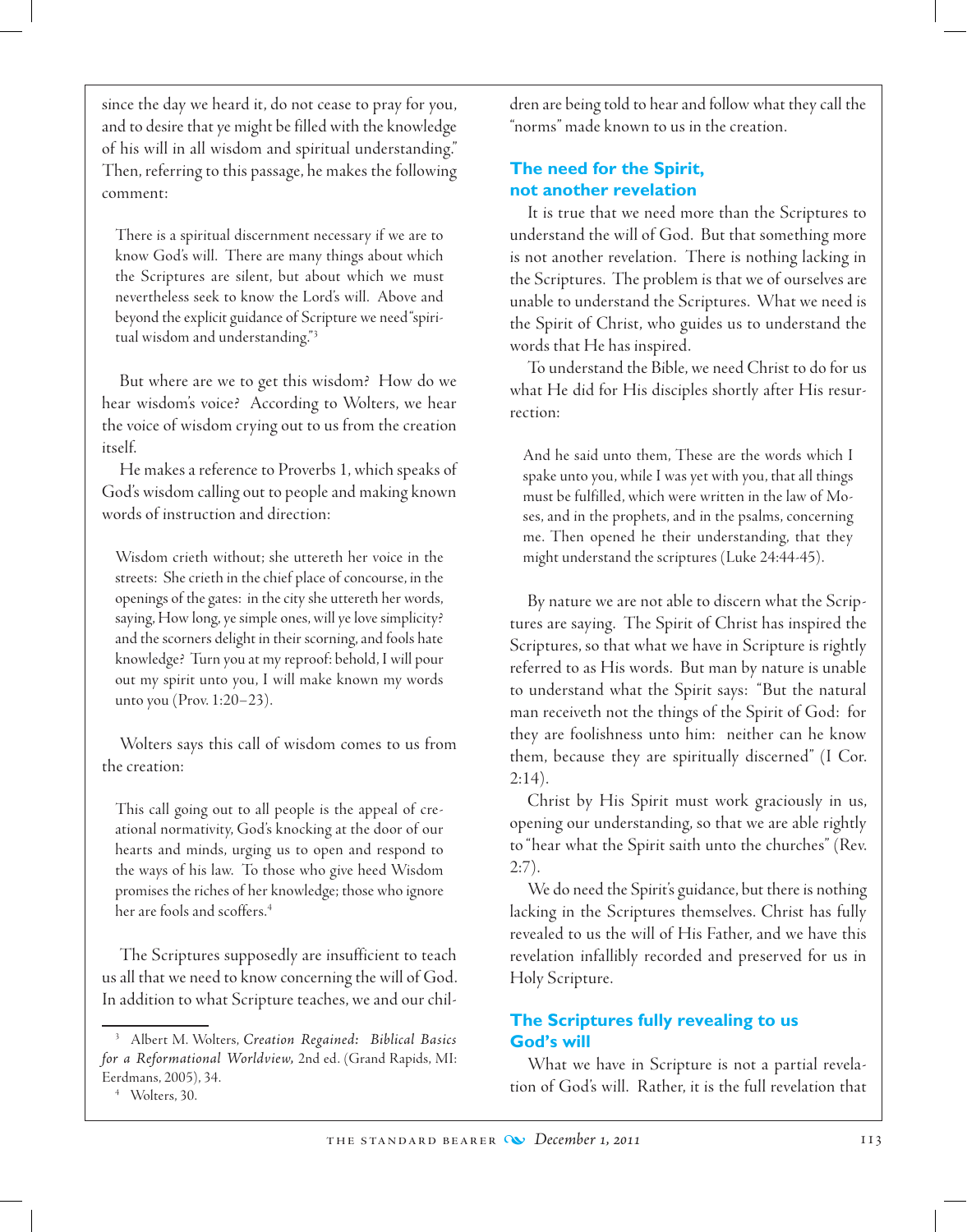teaches us all we need to know concerning the will of our Father in heaven.

Christ Himself assures us of this: "Henceforth I call you not servants; for the servant knoweth not what his lord doeth: but I have called you friends; for all things that I have heard of my Father I have made known unto you" ( John 15:15). All that the Father has said to the Son, He has then made known to us, His disciples, in the Scriptures.

This, in fact, is our official Reformed position. In the seventh article of the Belgic Confession, we make this statement about the sufficiency of the Scriptures:

We believe that those Holy Scriptures fully contain the will of God, and that whatsoever man ought to believe unto salvation is sufficiently taught therein. For, since the whole manner of worship which God requires of us is written in them at large, it is unlawful for any one, though an apostle, to teach otherwise than we are now taught in the Holy Scriptures; nay, though it were an angel from heaven, as the apostle Paul saith. For, since

it is forbidden to add unto or take away any thing from the Word of God, it doth thereby evidently appear that the doctrine thereof is most perfect and complete in all respects.

We wholeheartedly confess that the Scriptures "fully contain the will of God." We say that it is "perfect and complete in all respects," and that it teaches us "the whole manner of worship which God requires of us."

It is to the Scriptures, and the Scriptures alone, that we turn for instruction concerning the will of God. A deviation on this fundamental point is clearly a radical one.

Yet what about the second article of the Belgic Confession, which speaks of God making Himself known in the creation, preservation, and government of the universe? What exactly does that mean?

Clearly, more needs to be said on this subject, and we will continue, Lord willing, next time.  $\infty$ 

# SEARCH THE SCRIPTURES **MR. DON DOEZEMA**

# Upon This Rock (2) The Prophets Hosea and Amos

s we saw last time, the prophet Jonah's testi-<br>mony to backslidden Israel occurred probably<br>during the first part of the long reign of Jero-<br>boam II. During the latter part. God spoke through mony to backslidden Israel occurred probably during the first part of the long reign of Jeroboam II. During the latter part, God spoke through Hosea and Amos.

*Mr. Doezema is a member of Southwest Protestant Reformed Church in Grandville, Michigan. Previous article in this series: November 1, 2011, p. 67.*

Assyria was the world-power most to be reckoned with at that time, but its kings were then so preoccupied with internal problems that they abandoned temporarily their policy of expansion. Israel was able therefore to enjoy a period of peace and prosperity unparalleled in the 200-year history of the ten tribes.

A peace and prosperity, it was, that led to further spiritual decline. Hosea and Amos were very likely making reference to that prosperity in passages such as Hosea 12:8 and Amos 6:4-6. "Ephraim said, Yet I am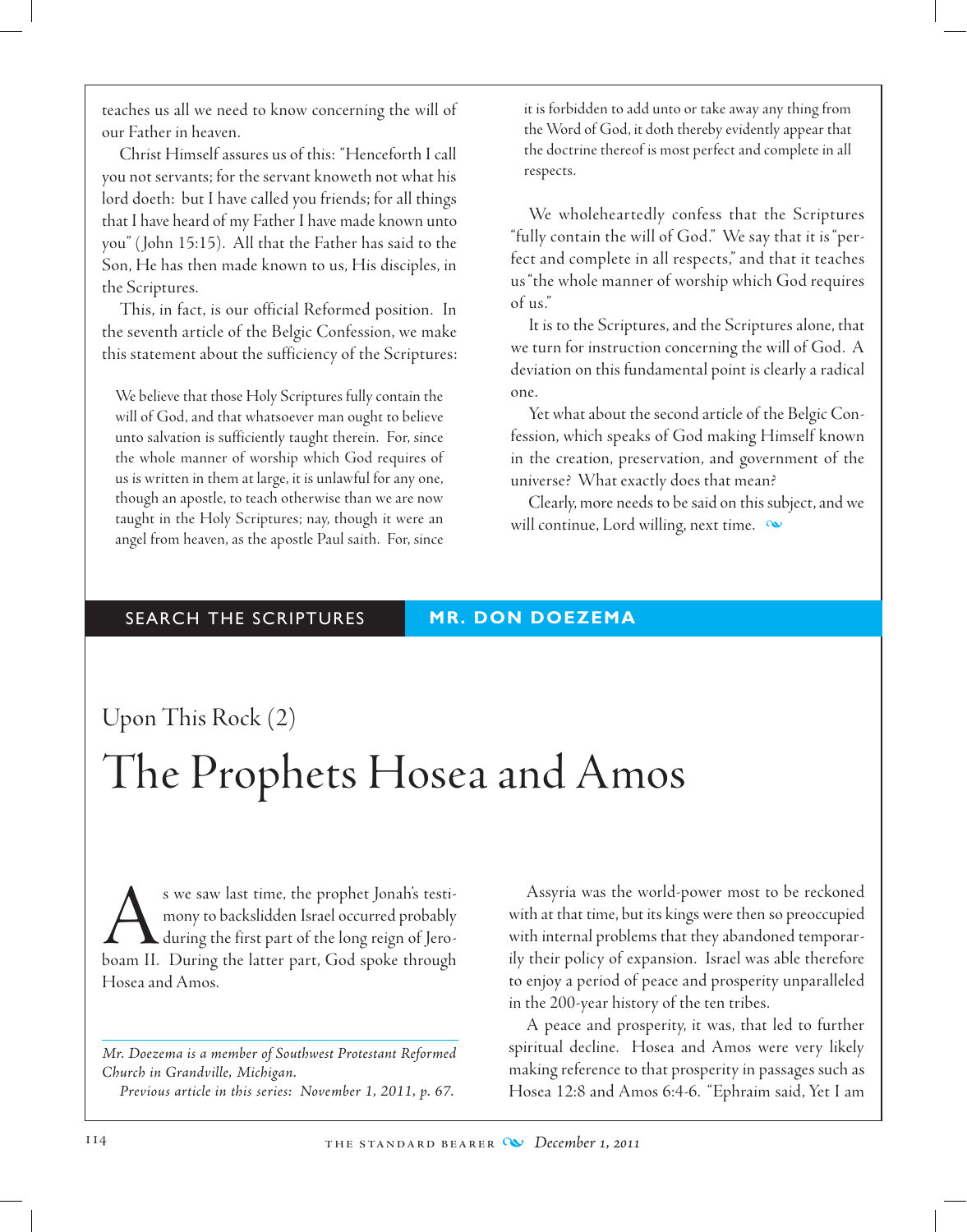become rich, I have found me out substance." In spite of, or perhaps, rather, *because of* the luxury enjoyed by the people of Israel, this was a time of increasing apostasy. They rejected the message of the prophets that God continued to send. They denied that the *Lord* gave them their plenty (Hos. 2:8); they burned incense to Baalim (Hos. 2:13); they were guilty of "swearing, and lying, and killing, and stealing, and committing adultery" (Hos. 4:2); they oppressed the poor (Amos 4:1); "they knew not to do right" (Amos 3:10); they attributed their wealth to their own strength (Amos 6:13).

At the same time, they were apparently scrupulous in their observance of religious rituals. For the Lord declared, "I hate, I despise your feast days, and I will not smell in your solemn assemblies. Though ye offer me burnt offerings and your meat offerings, I will not accept them: neither will I regard the peace offerings of

your fat beasts. Take thou away from me the noise of thy songs; for I will not hear the melody of thy viols" (Amos 5:21-23). Insincere it all was, besides being unsanctioned, in that the form of worship was an invention of Jeroboam I.

The Lord continued to send prophets to this stiff-necked people. The message of God to Israel through the prophets was increasingly emphatic concerning Israel's future. "Israel shall surely go into captivity

forth of his land" was the word of Amos to the people of the ten tribes (7:17). Further, though the prophets continued to warn and admonish the people of Israel, they looked increasingly beyond the present beyond, even, the captivity, which the prophets knew to be imminent.

What did lie in the future for God's people? This: "I will *bring again* the captivity of my people Israel" (Amos 9:14). And: "They that dwell under his shadow shall *return"* (Hosea 14:7).

How the people of God, true Israel, needed to hear that! Were it not for those words of *hope,* all would indeed seem to be lost. "The eyes of the Lord God are upon the sinful kingdom, and I will destroy it from off the face of the earth…. For, lo, I will command, and I will sift the house of Israel among all nations, like as corn is sifted in a sieve" (Amos 9:8, 9). What could that mean but that the nation of Israel would be *obliterated?* But then, this: "In that day will I raise up the tabernacle of David that is fallen, and close up the breaches thereof; and I will raise up his ruins, and I will build it as in the days of old: that they may possess the remnant of Edom, and of all the heathen, which are called by my name, saith the Lord that doeth this" (Amos 9:11, 12).

An astounding prophecy! But what did it *mean?*

On the surface, it would appear as if the prophet spoke of a literal return of the people of Israel to their land, and a likewise literal restoration of the house of David and expansion of the boundaries of the Davidic

*...out of the ruins of the house of David comes the glorious kingdom of David's greater son which was God's purpose from the beginning!*

kingdom. In light of subsequent history, however, it is clear that that could not have been the meaning of this prophecy of Amos. The northern kingdom was never reestablished in the land of Canaan. And hardly was the restoration under Zerubbabel a revival of the glory days of Israel under David and Solomon. Something else, therefore, must have been in the view of the prophet here.

Appropriately, we look to the New Testament Scriptures for

insight into the Old. And we are not disappointed. For in this instance we find direct reference to this prophecy of Amos in the book of Acts. In Acts 15:13-17, James explains that the "building again of the tabernacle of David," and the "building again of the ruins thereof," is nothing less than the "Gentiles seeking after the Lord." And James added, significantly, "Known unto God are all his works from the beginning of the world" (v. 18). In other words, out of the ruins of the house of David comes the glorious kingdom of David's greater son—which was God's purpose from the beginning!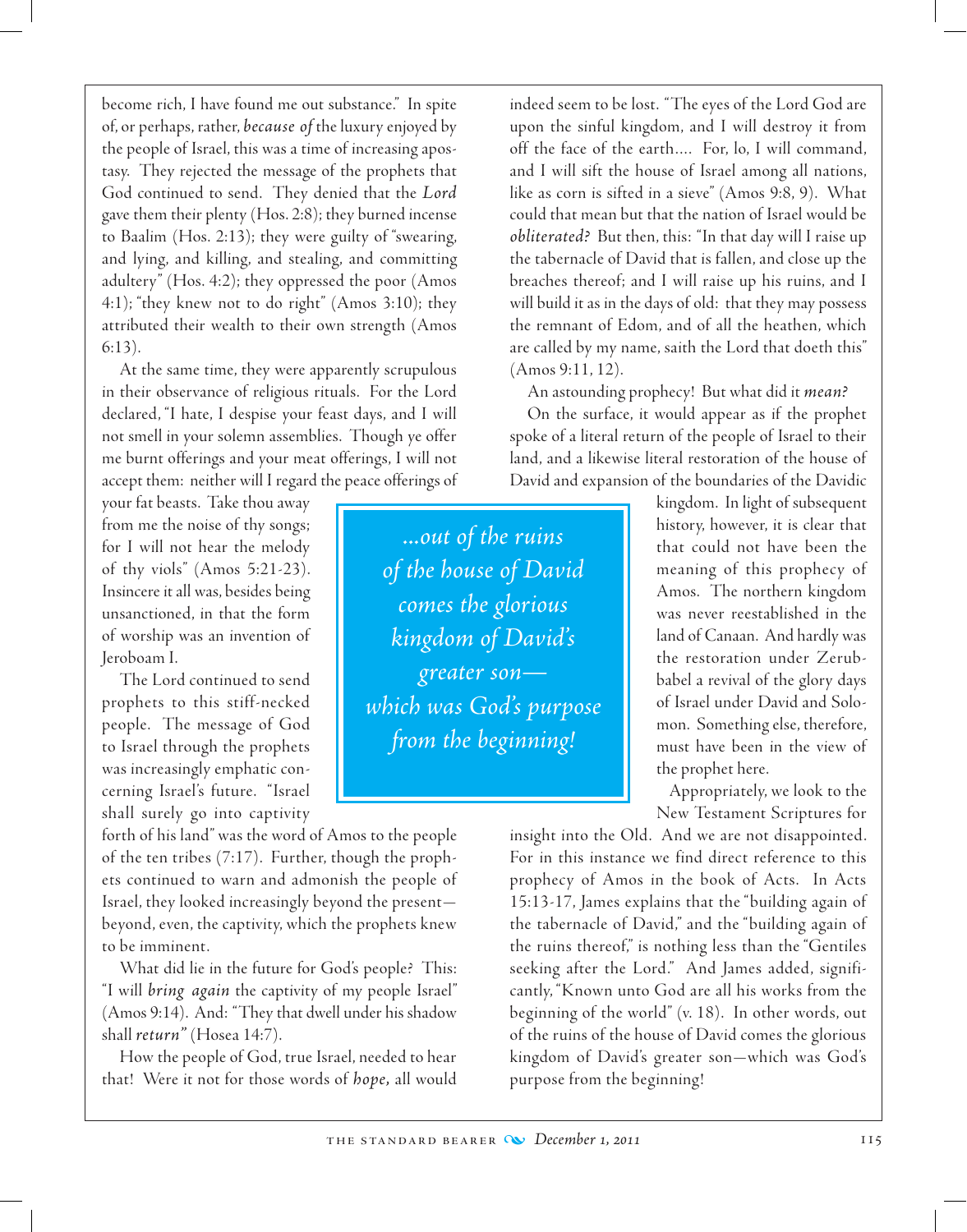Yes, the Messianic kingdom! As hope faded for the backslidden northern kingdom under the godless rule of Jeroboam II, it was the Messianic kingdom that came into ever clearer focus in the prophecies of Hosea and Amos. Which was as it should be. No hope could there be for the people of Israel *in themselves.* Only judgment. Only sifting. Only ruin.

And yet, when all seems lost, when the tabernacle of David has fallen, when the house of David is just a stable in Bethlehem, then, then, says the prophecy of Amos, "I will raise up his ruins." A reference, surely, to *Christ.* For only in *Him* will the boundaries of Israel, once confined to a small area just east of the Mediterranean Sea, be enlarged to encompass those of every nation, tribe, and tongue "which are called by name" (Amos 9:12). And only in *Him* can that kingdom be *everlasting* (9:15).

Did the prophets themselves understand their prophecies? In his own experience in the whale's belly, did Jonah see the burial and resurrection of *Jesus?* In their own prophecies of the downfall and restoration of Israel, did Hosea and Amos see the rising of a new, *spiritual* Israel out of the ruins of the old? No. At least not with any clarity. The apostle Peter explains that the prophets of the old dispensation were left to "search diligently" concerning the meaning of the Spirit when He "testified beforehand the sufferings of Christ, and the glory that should follow" (I Pet. 1:10-12). *We* see it. The *prophets* couldn't. But one thing they did know, and one thing they could testify to the people of God in Israel: *God will be true to His promise.* The faithful will be led away into captivity in Assyria right along with apostate Israel. But all will not be lost. The "tabernacle of David" will fall. But God will raise it up. And the glory of the new will far surpass that of the old. Think Genesis 3:15. And Genesis 15:5. And Genesis 22:18. And II Samuel 7:16. Known unto God are all His works from the beginning of the world.

Next time: Cast off by their calf.  $\infty$ 

#### BRING THE BOOKS... **MR. CHARLES TERPSTRA**

*Receiving David: The Gift of a Son who Taught Us How to Live and Love*, by Faye Knol. Grand Rapids, MI: Wm. B. Eerdmans Publishing Co, 2010. 173 pages. \$15.00. Paperback. ISBN 978-0-8028-6543-4. Reviewed by Douglas J. Kuiper.

*Same Lake, Different Boat: Coming Alongside People Touched by Disability*, by Stephanie O. Hubach. Philipsburg, NJ: P&R Publishing, 2006. 234 pages. \$14.99. Paperback. ISBN 978-1-59638-051-6. Reviewed by Douglas J. Kuiper.

I've read two books recently written by mothers of<br>special needs children. Both mothers are Christians of 've read two books recently written by mothers of Reformed and Presbyterian background. Both have in-

*Rev. Kuiper is pastor of the Protestant Reformed Church in Randolph, Wisconsin.*

sights in the area of special needs individuals in the church, insights that will make us benefit from the books. Both books make the reader laugh at times and weep at others.

Yet the books are different—different circumstances, different "special needs," and different purposes.

*Receiving David* educates the members of the church regarding the joys and sorrows of caring for special needs children. The reader will learn to empathize with fellow saints whom God has blessed with special needs children (or adults).

*Same Lake, Different Boat* does the same, but also addresses the matter of what the church as a body and an institute can do for such members. Pastors, elders, deacons, Sunday school teachers—such should read this book with a view to learning how better to minister to special needs individuals.

*Receiving David* is the story of the life of David Knol, born 14 weeks premature, and afflicted for the rest of his 22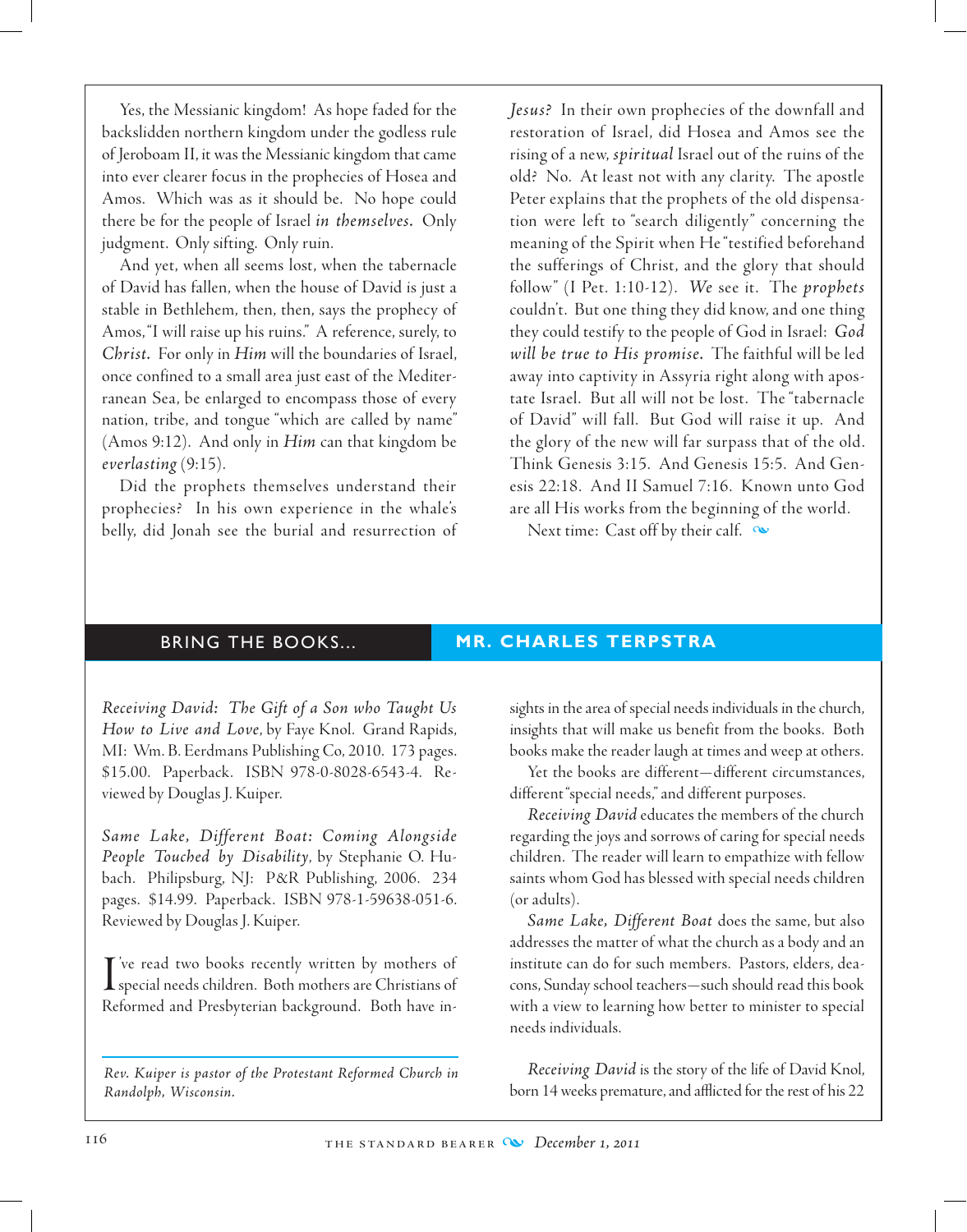years with physical and intellectual disabilities. The word "disabilities" certainly is not out of place: David was blind, prone to seizures, small of stature, and attended Lincoln School in Grand Rapids, a school devoted to special needs children. But the book speaks also of David's physical and intellectual *abilities*: he could walk and talk; he enjoyed "high energy play" (typical boy!); and he confessed his faith in a Christian church that, although the book does not say explicitly, seems to have been in the Reformed tradition. Of these abilities, his mother writes: "David's memory for people, events, and facts (including trivia) soared, amazing and baffling us" (43). "With his keen ear, David was great at doing imitations. Dogs were his specialty. It was hilarious to watch dogs respond by darting back and forth, looking for the source of the barking" (52).

The book is primarily biographical. The reader will learn of the challenges that not only David, but also his parents, faced as he grew up. The author, David's mother, opens up her own home and life to the reader, for all to see.

The book is valuable for several reasons.

It demonstrates that the daily life of families with special needs members differs greatly from the daily life of others. The challenges that such parents face and the multitude of decisions they must make are set forth: "We were aware that many of our peers did not grasp the extra strength and effort it took for us to care for David" (22). "We'd all had to come to terms with the difficulties of taking David out in public...as he grew older, the stares, pointing, and questions became more common" (39). And, in David's last months on earth (he died from kidney failure), the question: do we arrange for a kidney transplant? Put him in dialysis? Or see this as God's way of delivering him from this life? "Friends and family began to protect us from people who would find it difficult to comprehend the extensive deliberations and agony involved in our decision" (86).

The book reminds us that, when such a child dies, the parents experience *grief.* Some who imagine that a special needs child is only a "burden" do not understand this point: "Some thought that after arranging our lives around David's needs for twenty-two years, we would now have a sense of relief.... But we had loved him. And now there is always someone—and a piece of our own life missing" (150).

The book provides nuggets of wisdom, which families of such children do well to remember. "Harry [David's father]...resolved that David should be treated as a part of the family, not the center of it" (9). And: "Harry began a daily routine of praying for David to become happy" (21). God answered this prayer!

The book reminds those who do not have personal experience with special needs individuals that our responses to the burden God has given others are often unhelpful: "We often heard comments about others' not being able to handle a child such as David. These cliches weren't necessarily helpful and often fell flat" (21).

The book reminds us that parents or caregivers of special needs children need a break from time to time. Fellow saints—not just anyone, but those who truly care and make an effort at understanding the needs of the child—can help give that break: "Harry's parents...learned to manage all aspects of David's care" (34). Also, Knol's friends formed a "Friends of David" team, from which team three families were designated every month as those who could be called on to watch David for a few hours (57).

The book has its value. But it also has its price. At \$15, I think it a bit steep, considering the content. Few will read the book more than once. If your church library includes books of this sort, encourage your librarian to buy it; or get it from your local library.

And read it, not to conclude what you would have done in a similar situation, or to criticize the decisions the parents made, but to learn to empathize with brothers and sisters in Christ who are in different circumstances.

*Same Lake, Different Boat* is a story, too—the story of Timmy Hubach, who has Down's syndrome, and his family. But it is much more than a story. Timmy's mother analyzes the place special needs people have in the church, puts the struggles of families with special needs children in proper, biblical perspective, and helps the church understand how, in a practical way, to include such members in their own congregation.

I'm not going to try to summarize this book at length. Suffice it to say that part one (the first five chapters) helps the reader come to a right perspective on the fact that God gives some mental and physical disabilities. These are "a *normal* part of life in an *abnormal* world" (27). It is not accurate to think of those with disabilities as being "in the same boat" with others who do not have disabilities; and yet they are on the "same lake," being members of the same body of Christ. These children are to be received with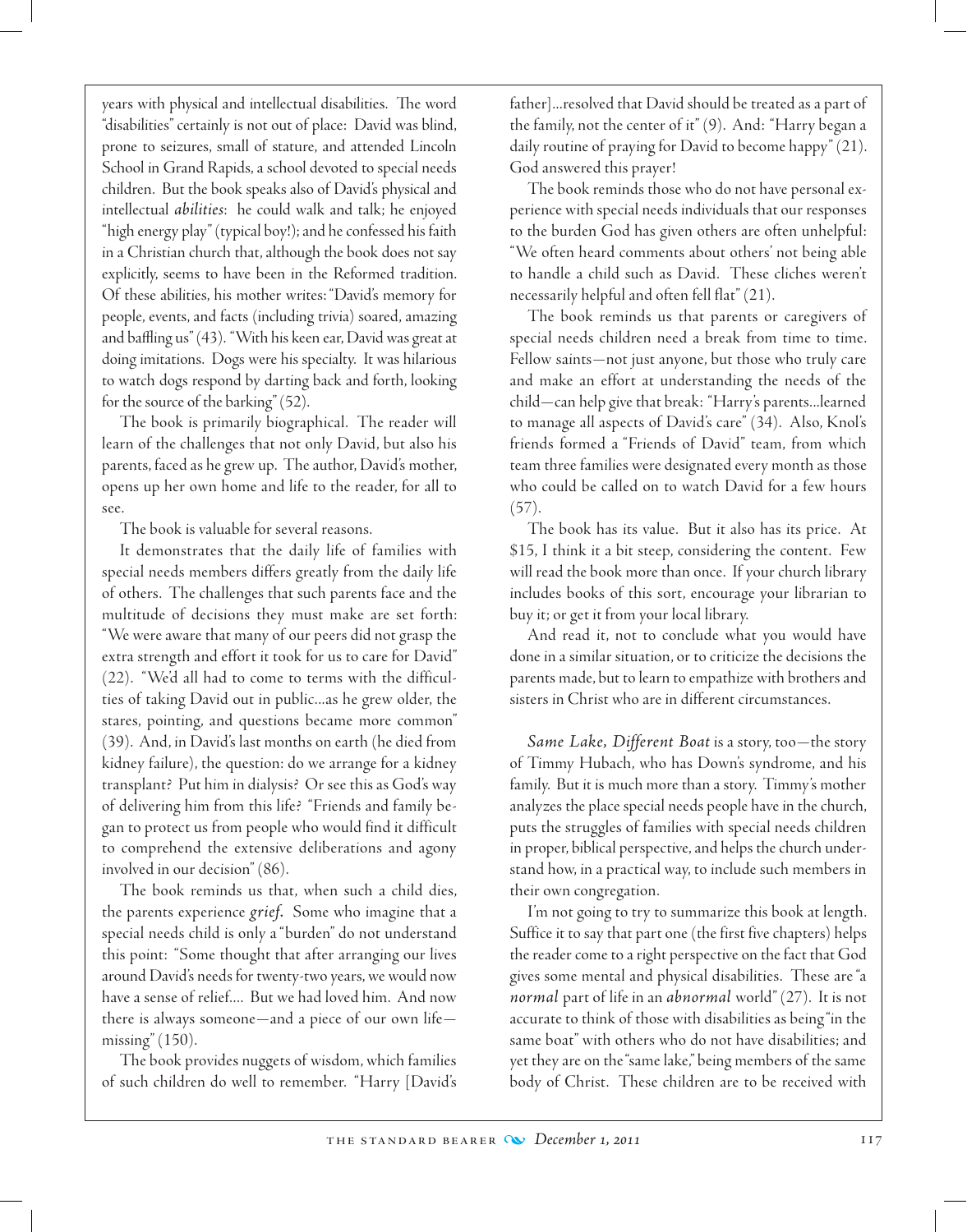respect, in recognition of the fact that they are God's gifts to His church.

Chapter four, which is in part one, and all of part two, are meant to show the reader the many facets of the trial, the ways in which it takes its toll, and the spiritual temptations that beset the caregiver of special needs children. Those on whom God has placed this burden must not view themselves as victims, nor think their trial will soon be over, but rather take up their cross cheerfully every day, by putting their focus on God.

And part three is "about facilitation in the church." The church must avoid being like the innkeeper who had no room in the inn for Joseph and Mary. The church must actively include these special needs members in Christian education, church life, worship, and other ways. This requires great wisdom on the church's part, and hard questions must be asked and answered. The book ends with an encouragement to churches to make the inclusion of special needs children a goal.

 Mrs. Hubach writes well, and in an interesting manner. She not only tells a story; she teaches, and requires the individual reader as well as the entire congregation to practice the painful exercise of self-examination.

This book, too, belongs in church libraries that permit books of this sort in it; but pastors, elders, deacons, Sunday school teachers, and the like might also find their own personal copy helpful.  $\infty$ 

# CLASSIS EAST REPORT **MR. JON HUISKEN**

November 2, 2011 Cornerstone PRC

Classis East met in special session on Wednesday, No-<br>
vember 2, 2011 at the Cornerstone PRC in Dyer, IN. The purpose of this session was to examine Pastorelect Jonathan Mahtani with a view to his ordination and installation as the pastor of the Cornerstone PRC. Each church was represented by two delegates. Revs. D. Kuiper, N. Langerak, and C. Spronk were present as the synodical deputies from Classis West.

Classis unanimously approved the examination of Pastor-elect Mahtani. It was with thanksgiving to God that the churches received another minister of the gospel into the Protestant Reformed Churches. After a two-year vacancy, it was a particular joy for the Cornerstone PRC to witness this successful examination and to proceed that very evening to the ordination and installation of their new pastor, Jonathan Mahtani.

The expenses of classis amounted to \$2,535.73. Classis will meet next at its regularly scheduled meeting of Wednesday, January 11, 2012 at the Hudsonville PRC.

> Respectfully submitted, Jon J. Huisken, Stated Clerk  $\infty$

# NEWS FROM OUR CHURCHES **MR. BENJAMIN WIGGER**

#### **Minister Activities**

Rev. Ron Hanko, pastor of the Lynden, WA PRC, declined the call

*Mr. Wigger is a member of the Protestant Reformed Church of Hudsonville, Michigan.*

extended to him to serve as the next pastor of the Hope PRC in Walker, MI.

Prof. and Mrs. Herman Hanko left October 27 for a visit to Singapore and the saints of the Covenant Evangelical Reformed Church.

Plans called for Prof. Hanko to spend the time there preaching and speaking for our sister church. The Hankos planned to make a short visit to the Philippines on their way to Singapore. The Lord willing, they plan to return home on De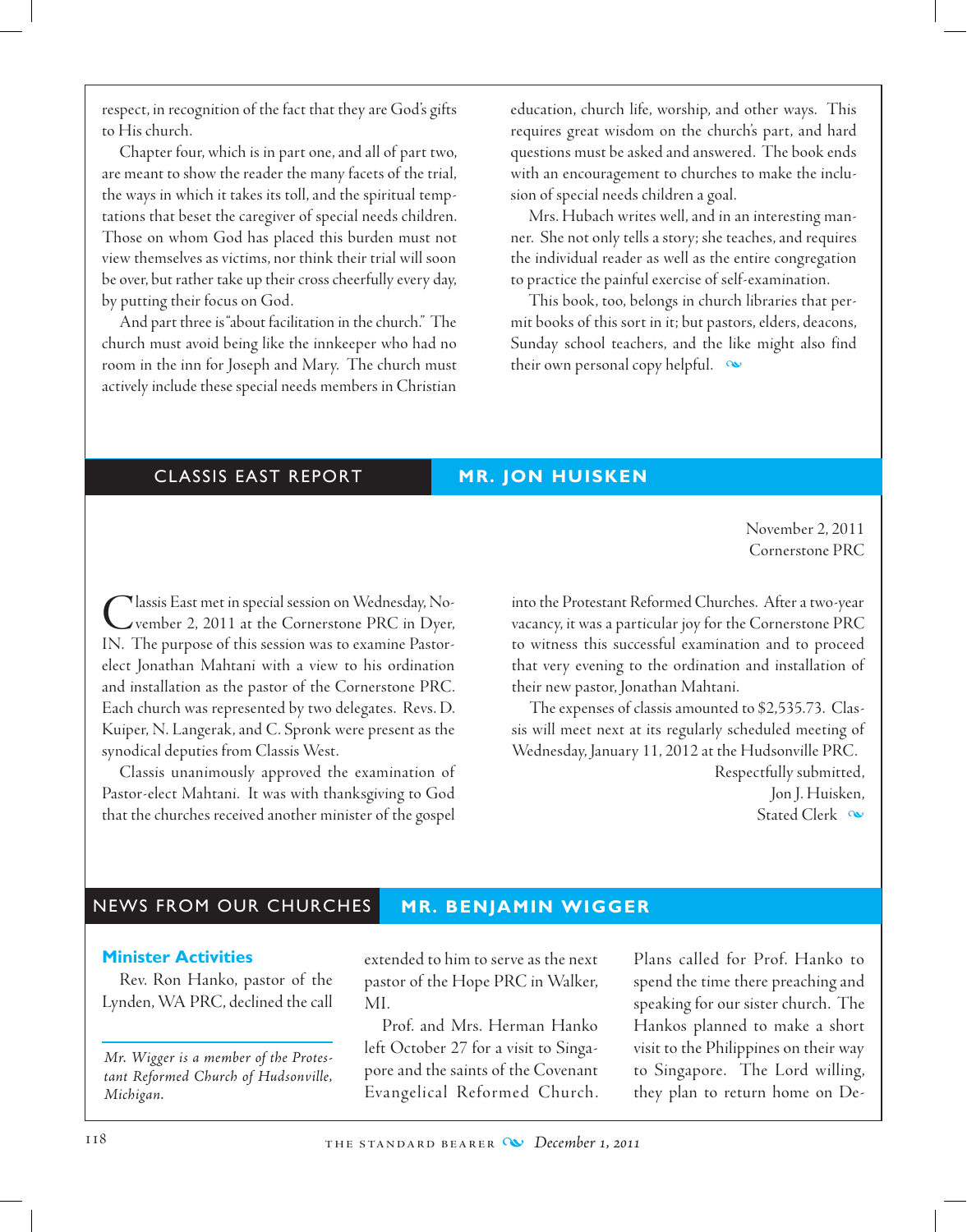cember 27. We pray God's blessing on them as they spend time in Singapore, and for our fellow saints there.

### **Mission Activities**

We pass along our belated congratulations to the First Reformed Church of Balacan, the Philippines, which celebrated their 9th anniversary as a Reformed church on Sunday, October 30. The congregation is very thankful to God for His goodness in delivering them from error and bringing them to a saving knowledge of the blessed truths of the Bible and the Reformed faith. We add our prayer that God keep them faithful as they continue to walk the old paths ( Jer. 6:16).

We can also add here that Prof. H. Hanko led the worship service in this congregation when he was in the Philippines on Sunday, October 30.

### **Evangelism Activities**

October 31 was Reformation Day. We rejoice in thankfulness to God for His mercies and faithfulness to His church in preserving her in the truth and faith of the infallibly inspired Holy Scriptures. We are reminded of the work of His faithful servants, including Martin Luther, whose reformation work began with his nailing 95 theses to the door of the Wittenburg church 494 years ago, in 1517. To commemorate and celebrate that beginning of the Reformation of the sixteenth century, many of our congregations sponsored Reformation Day lectures.

On Friday, October 21, the Evan-

gelism Committee of the Grandville, MI PRC hosted a lecture at the Grandville High School, where Prof. Barry Gritters spoke on "The Prince of Darkness Grim: the Reformed Teaching on Satan."

On Friday, October 28, the Wingham Ontario PRC sponsored a lecture at their church entitled, "The Bible and Worship." Their pastor, Rev. Martin VanderWal, looked at the Reformation's restoration of proper worship in the church, including a critical look at present forms of worship in the light of God's Word, and encouragement to maintain the proper worship of God.

Rev. Angus Stewart, pastor of our sister church in Ballymena, NI, the Covenant PRC, spoke at a Reformation Day lecture on Friday evening, October 28, on the subject, "Christ Alone."

The Kalamazoo, MI PRC sponsored a Reformation lecture on October 28 at Community Orthodox Presbyterian Church in Kalamazoo. Prof. Ronald Cammenga spoke on the topic, "The Heart of the Reformation: Justification by Faith Alone." Prof. Cammenga asked his audience two very important questions. Does the heart of the Reformation beat in the church today? And does it beat in you?

### **Young People's Activities**

The Young People's Society of the Doon, IA PRC extended an invitation to surrounding PR congregations, as well as their own, to join them in their annual Reformation Day Singspiration, after their evening worship service on October 30.

The young people of the Randolph, WI PRC met together on Sunday evening, October 30, to discuss the subject of the end of the world, and the prophecies of the end. Rev. Kenneth Koole's editorial in the October 1 issue of the *Standard Bearer* was required reading for that discussion—a requirement with which we heartily agree.

#### **Young Adult Activities**

The Young Adult Society of the Georgetown PRC in Hudsonville, MI met together Sunday, October 23, after their evening service. The topic that Sunday was a discussion on a NPR (National Public Radio) program that aired recently, in which Dr. Al Mohler, a six-day creationist, debated Daniel Harlow, a Calvin College professor who denies the historicity of Adam and the fall.

#### **Congregation Activities**

The members of the First PRC in Grand Rapids, MI enjoyed a "Request Night Program" on October 23. There was singing by everyone, a variety of special numbers, and an offering taken for the 2012 Young People's Convention.

Prof. Russell Dykstra began a series of 5-6 lectures on the "Split of 1953" for the Senior Bible Fellowship of the Faith PRC in Jenison, MI on November 2.

The ladies of Heritage PRC in Sioux Falls, SD invited the ladies of nearby PR congregations to join them for the "Fall Ladies League" meeting on October 27 at Trinity Reformed Church in Sioux Falls. Rev. Allen Brummel, the pastor at